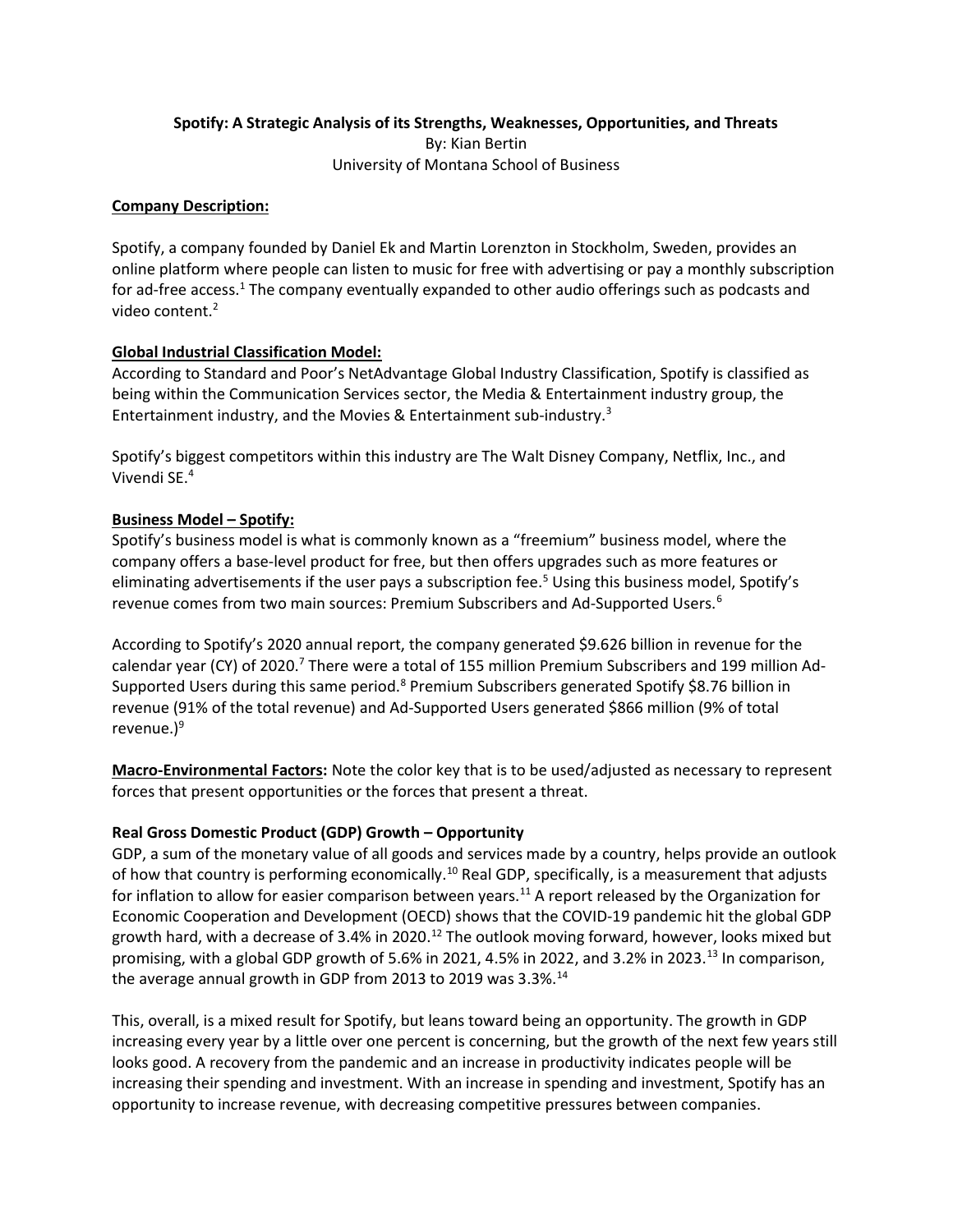### Interest Rates – Opportunity

Daily treasury yields as of December 10, 2021 are as follows: 1-year = 0.27%, 3-year = 0.98%, 5-year = 1.25%, 10-year = 1.48%, 30-year =  $1.88\%$ .<sup>15</sup>

As of December 13, 2021, mortgage rates are as follows: 30-year fixed = 2.87%, 15-year fixed = 2.14%.<sup>16</sup> The Federal Funds effective rate, as of November 2021, is at 0.08%.<sup>17</sup>

Interest rates have been at historic lows for a while, which provides an opportunity for Spotify. Low interest rates allow companies to acquire greater funds through loans without a high capital requirement to pay the interest. This ease of acquiring more funding would allow Spotify to invest in potential R&D projects that would increase profitability in the long run.

### Inflation Rates – Threat

The annual inflation rate accelerated over the past year, going from 1.4% in January 2021 to 6.8% in November 2021, the highest rate of inflation since June 1982.<sup>18</sup> This trend is expected to increase to 7% by the end of Q4 2021, then start to drop each quarter for 2022, with Q1 at 6.2%, Q2 at 5%, and Q3 at 3.8%.<sup>19</sup> While the declining inflation rates forecasted are a promising sign, 3.8% is still well above the Fed's typical target of 2%.<sup>20</sup>

High levels of inflation are a threat to Spotify's profitability. As the price of goods and services increases during inflation, the purchasing power of both companies and consumers decreases. This reduction in purchasing power can lead to consumers being less willing to spend money on non-essential goods and services, such as Spotify's subscription plan, which would decrease Spotify's revenue and profitability.

### Euro/USD Foreign Exchange Rate – Opportunity

The exchange value of the euro has been steadily decreasing over the past year, with an exchange rate high of 1.231 on January 06, 2021.<sup>21</sup> As of December 12, 2021, the Euro/USD exchange value is 1.132.<sup>22</sup> This trend is expected to continue, with the Euro/USD projected to trade at 1.11 in 12-month's time.<sup>23</sup> This trend and projection results in a major opportunity for Spotify, with its large presence in the US. Because Spotify's principal office is in Sweden, US investors purchase shares in the company through "American Depository Receipts" (ADRs).<sup>24</sup> A declining Euro/USD exchange rate means that the US dollar increases in value, allowing for ADR companies to do more business in the US. One example of this is Airbus, which could see a \$1 billion increase in profits for every 0.10 decline in the euro.<sup>25</sup>

### Analysis of the Collective Economic Data

Overall, the economic forces for Spotify look promising in the next few years. A high level of GDP growth means there will be a higher level of spending available for consumers, which gives Spotify an opportunity to increase its revenue. Similarly, historically low interest rates allows Spotify to acquire more funding for its R&D for cheap, which can result in higher profitability later. The declining value of the euro compared to the USD is another opportunity for Spotify if it focuses on increasing its presence in the US market. The one force that Spotify needs to be careful about is the currently high inflation rates. If the rates happen to be transitory, this could end up being only a minor threat, but inflation regardless can have an impact on Spotify's profitability.

#### Social Forces:

As part of its "Life at Spotify" website that aims at introducing potential employees to the company's culture and inner workings, Spotify has a section dedicated to "Diversity, Equity & Impact". Within this section, it discusses different social actions that Spotify is undertaking to fulfill its values, addressing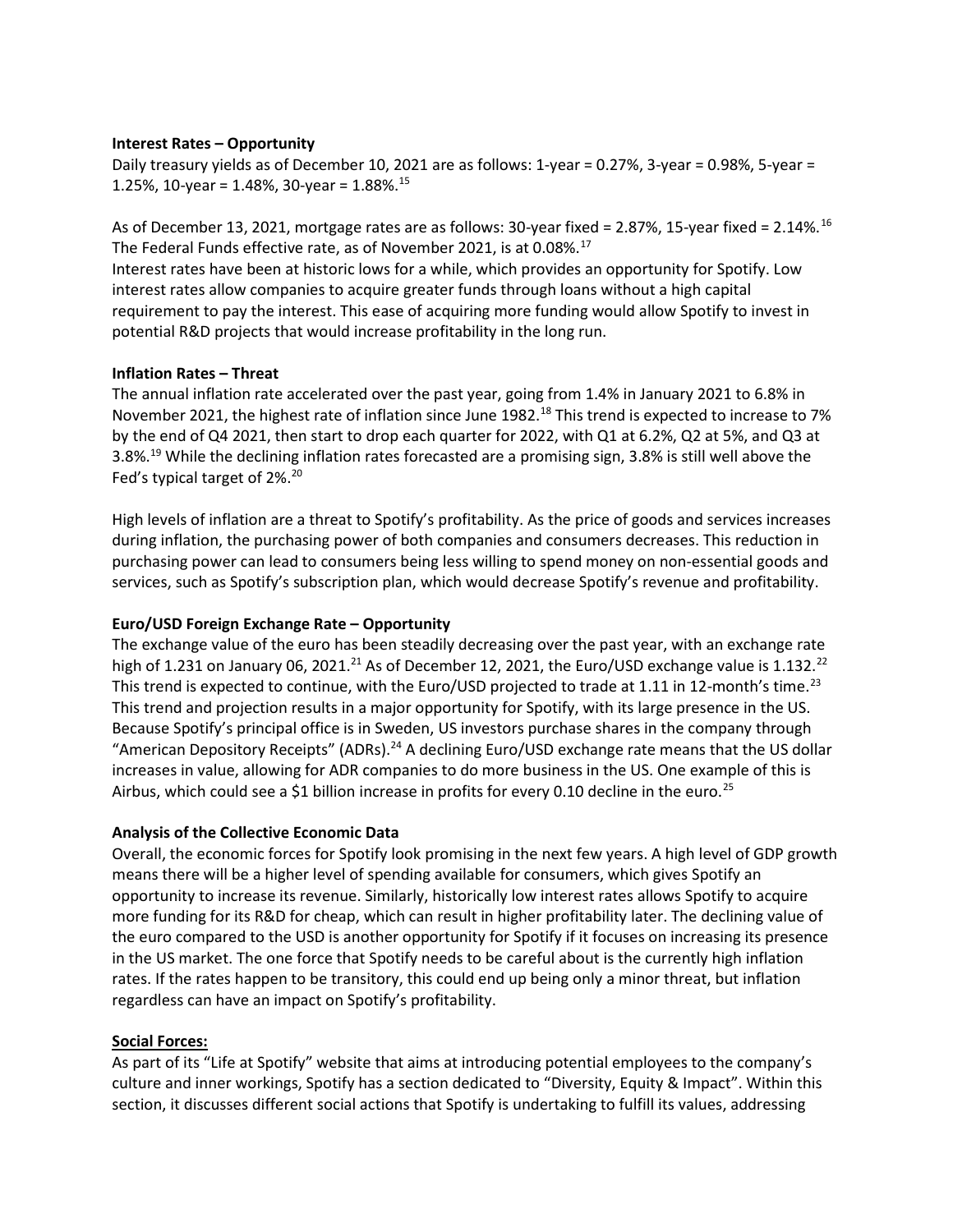issues such as climate change, racial equity, and diversity, inclusion & belonging.<sup>26</sup> The two issues that this section will focus on are its actions to address racial equity and diversity.

### Racial Equity - Opportunity

Spotify has been transparent about its current performance on progressing toward equity, and what it plans to do next to continue that progress. Currently, 7.1% of Spotify's US employees are black, which the company is aiming to increase to 14% by the end of 2023, focusing on higher-level positions.<sup>27</sup> Spotify implemented several initiatives and programs to provide black employees with the tools necessary to grow and succeed in the company.<sup>28</sup> On top of this, Spotify is matching donations up to \$10 million made by its employees to organization focused on addressing racism, injustice and equality, as well as "providing relevant organizations and artists with pro bono advertising and \$1 million in advertisement credit."<sup>29</sup>

This kind of public stance addressing racial injustices and working toward racial equity can be a profitable stance to take. One example of this is Nike, with its Kapernick campaign in 2018. After the release of that ad campaign, Nike's online sales increased by 31% over the Labor Day Holiday.<sup>30</sup> If Spotify handles its branding properly and makes meaningful progress in its actions, this social force could result in an opportunity to boost to the company's profitability.

## Diversity, Inclusion & Belonging - Opportunity

Much like Spotify's aim of being transparent about its efforts and success with addressing racial equity, the company is boosting its transparency over its progress on addressing diversity, inclusion & belonging. In 2020, 44% of Spotify's total workforce was female, 55% was male, and 0.2% was nonbinary.<sup>31</sup> In terms of Spotify's leadership for 2020, 38% was female, 61% was male, and 0.1% was nonbinary.<sup>32</sup> Spotify also acknowledged that the ethnicity within the workforce could be improved, with 57% of its employees being white, 19% Asian, 8% black or African American, 7.7% Hispanic or LatinX, and 0.3% Native American.<sup>33</sup> Their statement says that although they're moving in the right direction, they know there's more work to be done.

Having a diverse workforce can be very beneficial to a company's profitability. According to a report from McKinsey & Company, gender diversity in management positions is 21% more likely to have aboveaverage profits.<sup>34</sup> With ethnic diversity, that increase in likelihood is even higher at 33%.<sup>35</sup> If Spotify is successful in its efforts to drive diversity, inclusion & belonging, it could be a real opportunity for it to increase its profitability.

## Political/Legal Forces:

## Copyright Law - Threat

Spotify, comparatively, is a newcomer to the business world. This makes it difficult for it to navigate the complexity that copyright law can be, particularly with its primary business involving music. The slightest misstep in the copyright world can result in a significant damage to its profitability. Unfortunately, there is an example of this occurring already for Spotify, when it was sued by Wixen Music Publishing Inc. for allegedly using thousands of songs without a license and compensation to the publisher.<sup>36</sup> This lawsuit was supposedly because Spotify had not sent physical letters to songwriters to obtain license for use on the platform, which was a requirement until the Music Modernization Act took place in 2018.<sup>37</sup> The original lawsuit was for \$1.6 billion, but was later settled for an undisclosed amount.<sup>38</sup>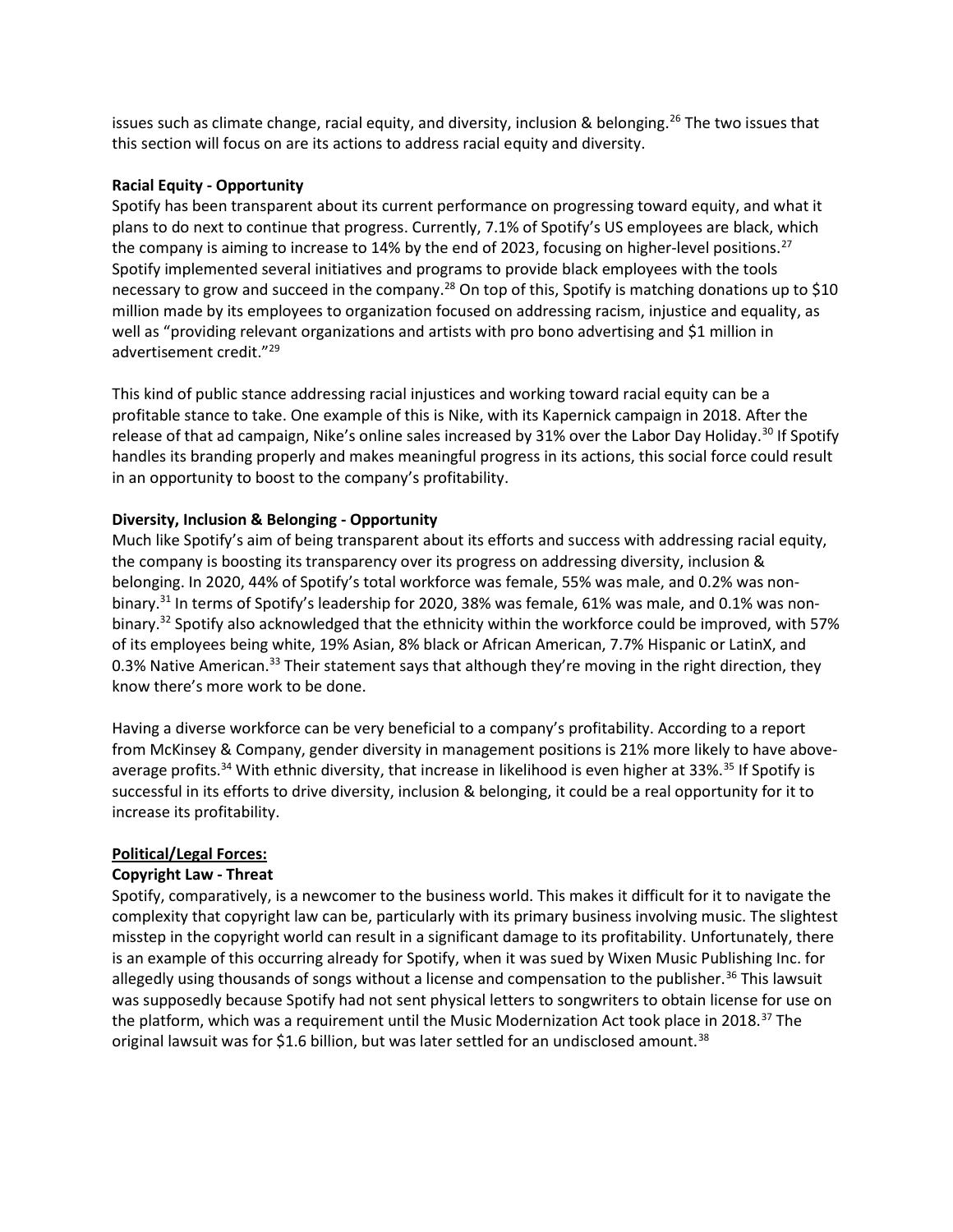Mistakes over minor issues such as the letters not being on paper can result in significant financial damage, which makes the complexities of copyright law a threat to Spotify's ability to increase its profitability.

## Political Ads - Threat

There has been a point of contention with social media and political ads, particularly in the last two election cycles of 2016 and 2020.<sup>39</sup> During this time, misinformation drastically increased, and social media companies have struggled to find a balancing point between the ad revenue that political ads provide and the potential fallout those ads can have. In 2020, Spotify decided to avoid this issue altogether by suspending the selling of political advertising until it had the capability to "responsibly validate and review this content."<sup>40</sup>

While Spotify was potentially able to avoid any of the political fallout other social media platforms faced by suspending political ads, removing revenue streams reduces Spotify's ability to increase its profitability, making this force a threat.

### Global Forces

## Untapped Global Markets - Opportunity

Globally, Spotify already has a significant presence in several major markets. In 2021, however, Spotify announced that it is pushing that presence even further, launching the platform in 85 new markets and adding support for 36 new languages.<sup>41</sup> These markets are in Asia, Africa, the Caribbean, Europe, and several other countries, reaching "more than a billion" new users.<sup>42</sup> Spotify particularly noted the expansion into Bangladesh, Pakistan and Nigeria, which the company claims has the "fastest growing internet populations in the world."<sup>43</sup> Although its expansion has continued to enter new markets, there is still no news about when China will be added to the list.<sup>44</sup>

Increasing its market reach by as much as Spotify is claiming is possible would provide significant new sources of revenue, giving Spotify a strong opportunity to increase its profitability.

## COVID-19 - Opportunity

Overall, the COVID-19 pandemic has been painful for the global economy. Spotify found significant opportunities to increase its profitability from it, however. When the pandemic first began, Spotify lowered its revenue outlook for 2020, as well as slowing its hiring due to the economic uncertainty the pandemic brought.<sup>45</sup>The first quarter of 2020, however, beat expectations, with a net of 6 million new Premium Subscribers, and a growth of monthly active users of 31%.<sup>46</sup> This increase of usership allowed Spotify to report a net profit of €1 million, compared to the €142 million loss Spotify reported for Q1 a year earlier.<sup>47</sup> Overall, Spotify has been cautious about its economic state during the pandemic, offering conservative projections for each quarter.<sup>48</sup>

On top of the increase of subscribership, the pandemic led Spotify to provide more flexibility for its employees in where they want to work, adopting what they called a "Work from Anywhere" model.<sup>49</sup> Spotify is continuing to pay at the same rates it would pay residents of San Francisco or New York.<sup>50</sup> This change is overall an opportunity for Spotify to increase its profitability because it gives the company more flexibility on what talent they recruit and hire without having to worry about relocation or travel expenses.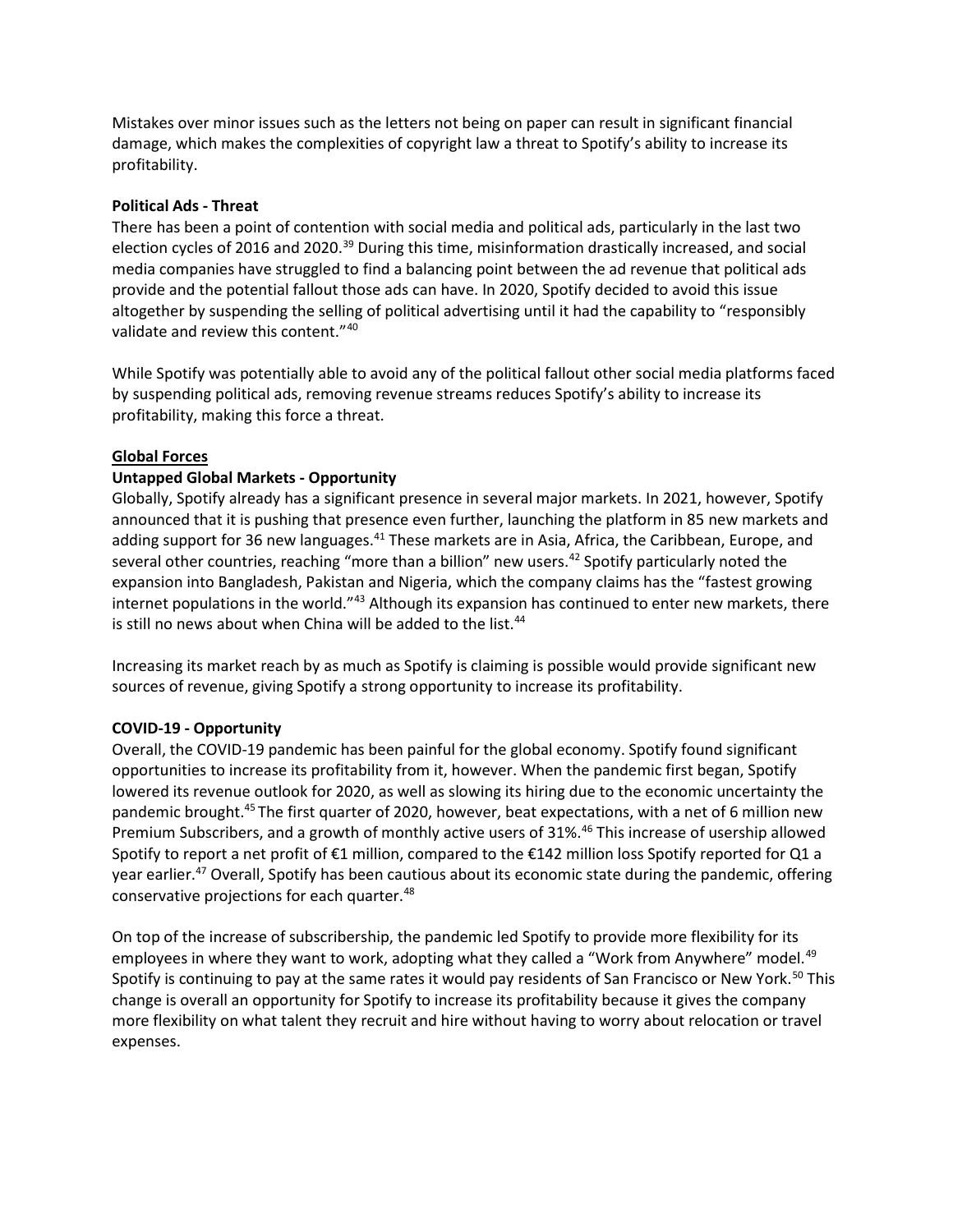## Life Cycle Analysis – Movies & Entertainment:

The three-year Compound Annual Growth Rate for the Movies & Entertainment industry was 10.0% in 2018, 13.3% in 2019, and 0.8% in 2020.5<sup>1</sup> The drop in revenue growth of 12.4% was primarily due to the COVID-19 pandemic, and the industry is projected to recover by 19.8% in 2021.5<sup>2</sup> The lack of explosive growth, however, even ignoring the outlier of 2020, indicates the market is saturated, which is a sign of an industry in the Mature stage of the life cycle.

This saturation is consistent with the industry's competitive structure, where the competition for consumers is intense and there is a consistent presence of price wars between companies vying for subscribers to their streaming services. For example, ViacomCBS is offering for consumers to subscribe to the platform for a year with a deal of 50% off the normal price, Discovery+ reduced the prices for two of its ad-free plans by 30%, and HBO Max is offering a promotion to reduce the cost of a consumer's subscription by 20%.<sup>53</sup> On top of this, there are only a few massive corporations at the top of the market (after extensive consolidation) which control most of the profits of this sub-industry. In the 12 months leading up to August 2021, Disney, Vivendi, and Netflix held a combined total of 63.4% of the subindustry's revenue.<sup>54</sup>

For the Movies & Entertainment industry, the barriers to entry are high, overall. There is a high level of capital requirements necessary to get started with the industry which, when combined with the power the major established companies hold, makes it difficult for new entrants to break into the industry.<sup>55</sup> Meanwhile, access to key technology such as machine learning and consumer prediction algorithms is becoming necessary in the streaming market in the ever-continuing effort to reduce consumer churn, a side-effect of the low switching costs for consumers.<sup>56</sup> According to consumer research from Netflix, a subscriber typically loses interest after 60-90 seconds of browsing.<sup>7</sup> If they haven't found anything interesting to them during that time, they choose to do something else. In order to avoid that risk, algorithms with machine learning to understand a consumer's interests and make recommendations based off that information is necessary to keep that viewer's interest, which will in turn help reduce consumer churn.<sup>57</sup> One good sign about competition over consumers is that the number of streaming services the typical consumer subscribes to has increased since the onset of the pandemic from 3 services to 5.<sup>58</sup> With this, however, also means that companies have to fight even harder for the consumer's attention, leading to a greater need for competent algorithms.

All these combined indicate that the Movies & Entertainment sub-industry is in the Mature stage of the life cycle analysis. This stage is a threat to companies aiming to increase profitability within this subindustry, including Spotify, due to the inability to raise prices to increase profitability without risking losing customers to other companies. The threat to profitability is especially true for Spotify, who does not have as established a financial backing as some of its competitors such as Disney or Vivendi. Instead of increasing market capture through prices, Spotify is focusing heavily on developing its AI to maximize the experience of the end-user.<sup>59</sup>

## Risk of Entry by Potential Competitors = Weak = Opportunity

Overall, as mentioned earlier in the life cycle analysis, the risk of entry of new competitors is low due to high barriers of entry. There are three primary things resulting in this high barrier to entry: a high capital investment required to break into the industry, established, well-known brand names, and a high level of technology requirements in the streaming industry.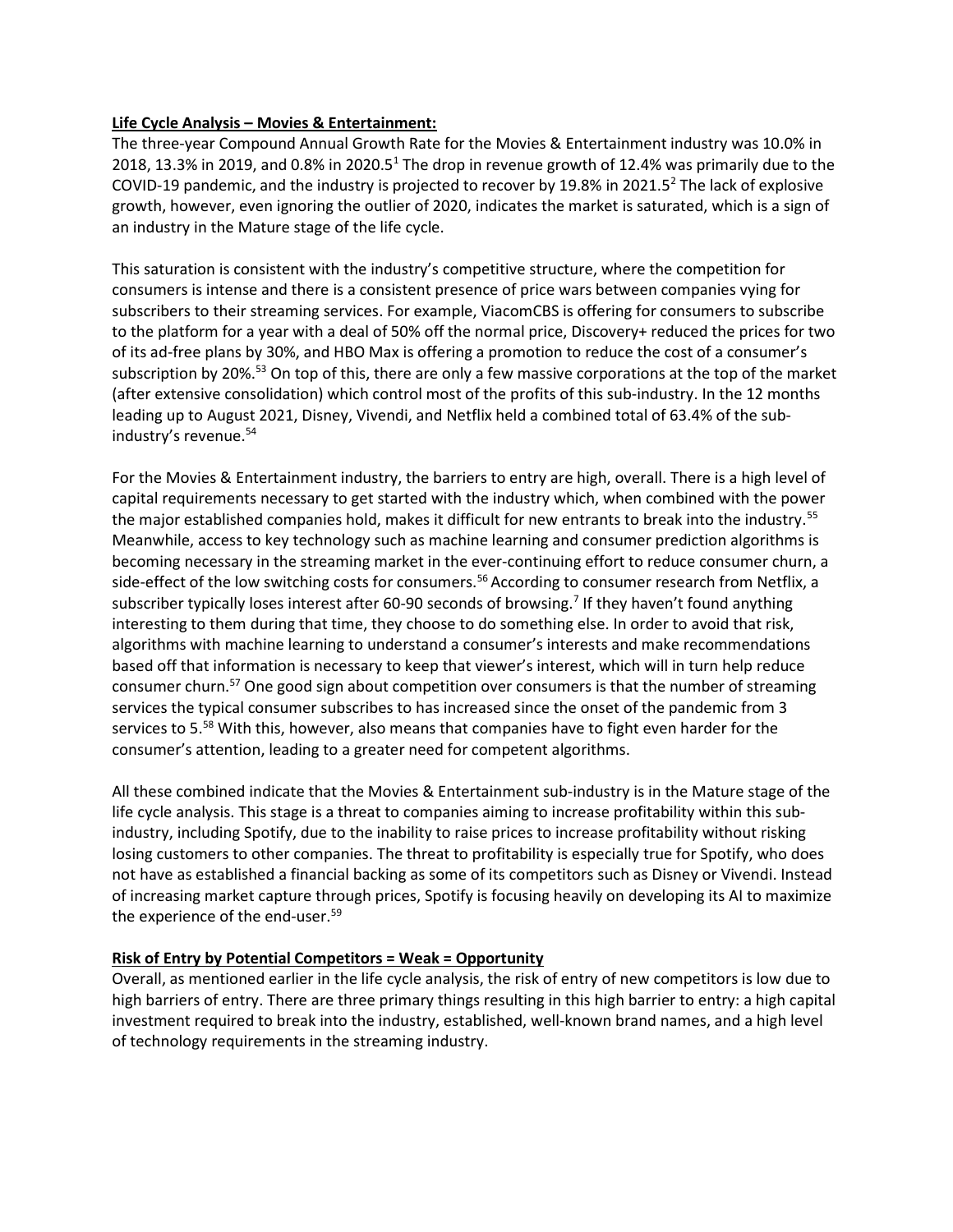### Barriers to Entry:

## Distribution channels & capital requirements – High barrier to entry

Distribution companies are responsible for marketing and distributing films to the public and, as such, are essential points of contact within the Movies & Entertainment industry.<sup>60</sup> The well-established channels already laid in place by companies within the industry make it difficult for a new competitor to begin that relationship as it is, but then the actual capital requirement of distribution amplifies that difficulty ten-fold. The typical rule of thumb for marketing budgets for distribution is to match the film's production budget up to \$35 million dollars, a very high upfront cost to budget for when it's for a single movie.<sup>61</sup> Other factors to keep in mind when it comes to capital requirements are the price of theater prints, production, equipment rental, wages of workers and actors, union fees… All this adds up very quickly, with an average budget to produce a movie being over \$100 million.<sup>62</sup> That is a significant amount of money to invest, when most movies typically end up losing money in their domestic theatrical run, with large commercial successes typically being very rare.<sup>63</sup>

### Well-known, established companies – High barrier to entry

Putting the issue of making deals with distribution companies and having the capital backing to break into the industry aside, there is one colossal elephant in the room when it comes to the idea of breaking into the Movies & Entertainment sub-industry: the top of the industry is already very well-established, and its roots are deep. Only a few companies overall control major Hollywood film studios: Disney, Warner Media, Viacom, Comcast, and Sony.<sup>64</sup> These companies, with a few independent exceptions, such as Lions Gate Entertainment, account for more than 90% market share of the typical annual US box office revenue and most of the revenue of television production studios.<sup>65</sup> With that small of a number of powerhouses controlling almost the entire market, it is extremely difficult for new competitors to enter the market with any hope of succeeding.

## Technology requirements – High barrier to entry

There is one major technology requirement that serves as a barrier to entry in the streaming service part of the Movies & Entertainment sub-industry: a company's content recommendation algorithm. This algorithm is essential for keeping consumer retention and reducing churn.<sup>66</sup> To give an example of the importance of the algorithms, Netflix estimates its algorithm saves the company nearly \$1 billion every year.<sup>67</sup> When the average consumer only holds 3-5 streaming service subscriptions, it is essential that the content recommendations a company's program gives is successful, or else it risks losing revenue.<sup>68</sup>

#### Risk of Entry summary

All in all, the distribution channels of the Movies & Entertainment industry are well established for the currently existing competitors, and it would require significant capital funding up front in order to be able to break into the industry. The industry itself has a few companies control the majority of the industry's revenue, and the technology requirement to have a successful content recommendation algorithm is essential to do well in the streaming market. All these combined make for a low risk of entry of new competitors, which provides an opportunity for Spotify to increase its profitability by being able to focus more on capturing market share from its current competitors.

## Competitor Rivalry = Strong = Threat

As mentioned previously, the Movies & Entertainment industry is heavily saturated, and the streaming market is a significant example of that saturation. There are over three hundred different streaming services, with each attempting to draw market share through the company's original content.<sup>69</sup>This saturation, combined with the low switching costs for consumers, is leading to intense competition between companies, particularly when the average consumer household only subscribes to 3-5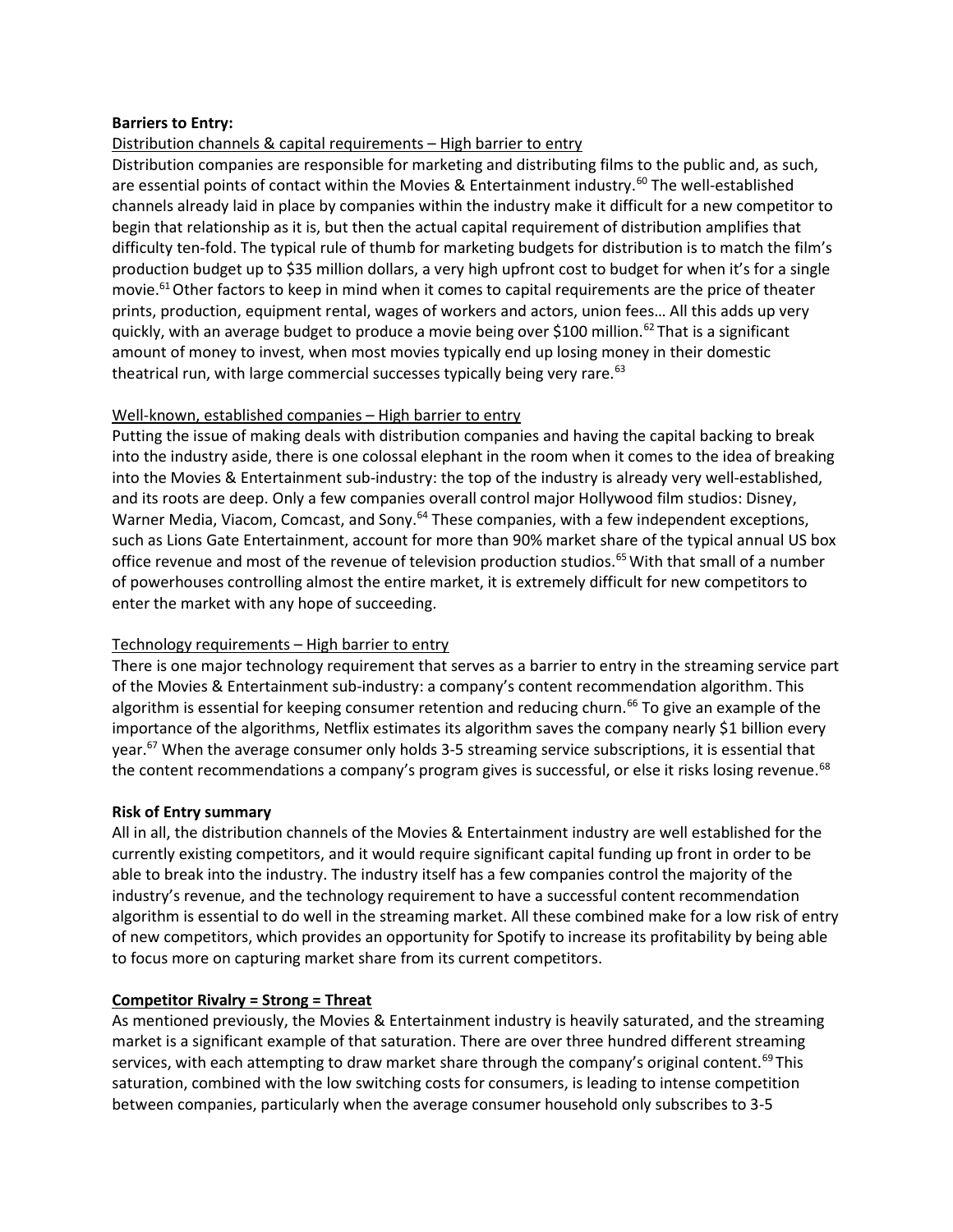streaming services.<sup>70</sup> This intense competition can result in price wars, or a greater demand for investment in original content.

This all indicates that the Competitor Rivalry force is strong, indicating a threat to the ability for companies in the Movies & Entertainment industry (such as Spotify) to increase profitability through raising prices. To succeed on increasing profitability, Spotify must instead capture a greater share of the market through higher quality content or successful consumer prediction algorithms.

### Bargaining Power of Buyers = Moderate = Opportunity and Threat

The overall bargaining power of buyers is mixed, with both opportunities and threats to Spotify's ability to increase profitability. The two main buyer groups for Spotify are advertisers and subscribers.

### Bargaining Power of Buyers – Advertisers = Weak = Opportunity

Advertisers, in the Movies & Entertainment sub-industry, are buyers through the purchase of ad space. This space could be through product placement, movie trailers, commercials on television, etc. As commercial-free streaming services keep gaining popularity, however, advertisers have fewer options, with their opportunities to get their message in front of viewers fading.<sup>71</sup> As the opportunities for ad space get more limited, the bargaining power of advertisers continues to decrease. As Amobi and Salbiah wrote, premium ad spaces are limited, and demand is typically more than supply.<sup>72</sup> This weak force provides an opportunity for Spotify to negotiate higher prices for ad space, improving the company's profitability.

## Bargaining Power of Buyers – Subscribers = Strong = Threat

On the other side of the coin is the bargaining power of the subscribers buyer group. When determining how much bargaining power a subscriber has, one only needs to look at two indicators: how easily a consumer can drop one service in favor of another and the level of brand loyalty subscribers have for a company. Neither of these indicators look good for the Movies & Entertainment industry, as mentioned earlier in the Competitor Rivalry force. Outside of streaming services such as Netflix and Disney+ that recently increased their monthly cost, other streaming services are fighting tooth and nail for consumers to choose their service over other companies, with massive price bargains, and free trials.<sup>73</sup> In early 2021, ViacomCBS offered 50% off their regular cost for \$30 a year or \$2.50 a month for its streaming service with ads, and \$50 a year/\$5 a month for its ad-free service, while Hulu offered as low as \$2 per month with a one-year subscription.

With low switching costs between competitors and a consumer household typically only subscribing to four or five services at most, companies have no wiggle room to increase prices without risking losing those customers.<sup>74</sup> This indicates that the bargaining power of buyers for subscribers is strong, and therefore a threat to Spotify's ability to increase profitability through increasing price. To handle this issue, Spotify needs to instead focus on increasing brand loyalty to reduce the risk of consumer churn.

## Bargaining Power of Suppliers = Strong = Threat

Suppliers, according to Hill, Schilling, and Jones, are the organizations that provide inputs into the industry, which can include materials, services, and labor.<sup>75</sup> The bargaining power of suppliers refers to the ability for these organizations to raise the cost of doing business for the industry, such as through higher input prices, poor-quality inputs, or poor service.<sup>76</sup> In Spotify's case, there are two main suppliers to be concerned about: music industry suppliers and podcast creators.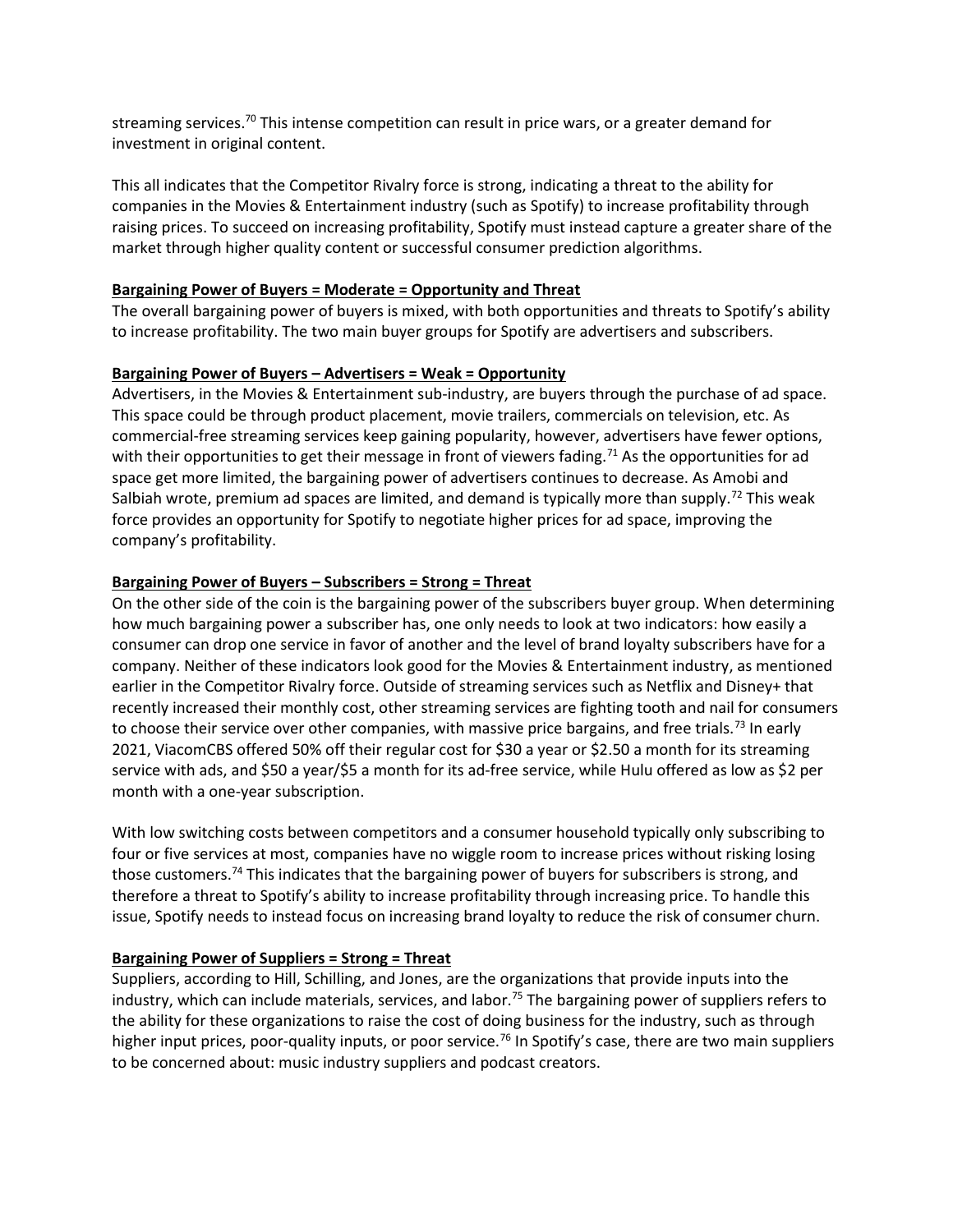## Bargaining Power of Suppliers – Music Suppliers = Very Strong = Threat

The music industry, as one of Spotify's major suppliers, is a massive obstacle in the way of Spotify's hopes of increasing profitability. Spotify's biggest draw is its ability to stream music. In order for Spotify to legally do that, however, Spotify must pay royalties to the rights holders of that music.<sup>77</sup> Royalties, being regulated by IP laws, vary in their requirements from country to country. There are two main types of royalties Spotify had to pay, either songwriting royalties (which were split 50/50 between the credit songwriters and the publisher) or recording royalties (which is much more complex in scope and coverage than songwriting royalties).<sup>78</sup> In 2017, Spotify was able to negotiate a lower royalty rate, but had to make several concessions, including allocating a percentage of monthly revenue to royalties rather than paying a fixed amount per stream, rates being tied to overall user count and ratio between free and premium, a minimum amount that had to be paid to the publisher, and different royalty rates for Spotify's free and premium users.<sup>79</sup>

Within that information are two big indicators that the suppliers of the music industry have a strong force of bargaining power of suppliers. First, Spotify relies heavily on licensing the rights of the music in order for its business model to properly function. This heavily puts the negotiating power in the hands of the record labels. Second, even when Spotify was able to negotiate down the rate of royalties, it had to give several concessions that were not at all in the company's favor. According to Spotify, as of 2020, the company has paid over \$23 billion in royalties, with \$5 billion of that amount occurring in 2020 alone.<sup>80</sup> This strong bargaining force of suppliers is a threat to Spotify's ability to increase profitability by negotiating lower royalty rates.

# Bargaining Power of Suppliers – Non-Music Audio Creators = Moderate = Threat and Opportunity

In order to expand beyond offering just music on Spotify's platform, the company decided to pivot to a new strategy: "less music."81 Daniel Ek, Spotify's cofounder and CEO, believes that the audio industry can become "more personalized, more immersive", and that more than 20% of the listening activity on Spotify will eventually be non-music content. $82$  To get this started, Spotify began heavily investing in podcasting, spending over \$800 million acquiring podcasting companies and signing exclusivity deals with popular podcasters such as Joe Rogan (who reportedly made a deal worth \$100 million).<sup>83</sup> Spotify has also been working on carrying some negotiation heft in the comedy content sector, but that has not been going as well. On November 24, 2021, Spotify removed hundreds of comedians' content from its platform due to a breakdown in negotiations over royalties with Spoken Giants, a rights agency representing some of the people whose content was removed.<sup>84</sup> This situation is still ongoing, so it is unclear what the end-result of this showdown will be.

The bargaining power of non-music audio creators is nowhere near as strong as the music industry. Instead, it comes down more to individual players instead of major record labels. This provides both opportunities and threats to Spotify's ability to increase profitability. If Spotify can increase the listenership of non-music content on its platform, it might have more pull to negotiate lower royalty rates with these artists, allowing for a greater share of the profits. This doesn't count for non-music audio creators who have a large amount of influence like Joe Rogan, however. Those creators have a higher bargaining power, which is a threat to Spotify's ability to increase profitability through lower royalty rates.

## Closeness of Substitutes = Weak = Opportunity

Overall, there aren't many substitutes that are as cheap or convenient as streaming music is, whether it's on Spotify or another competitor, particularly with Spotify's freemium business model. Assuming a consumer did want to choose an alternative, though, this section will explore the reasons that each alternative is not as viable or accessible as music streaming.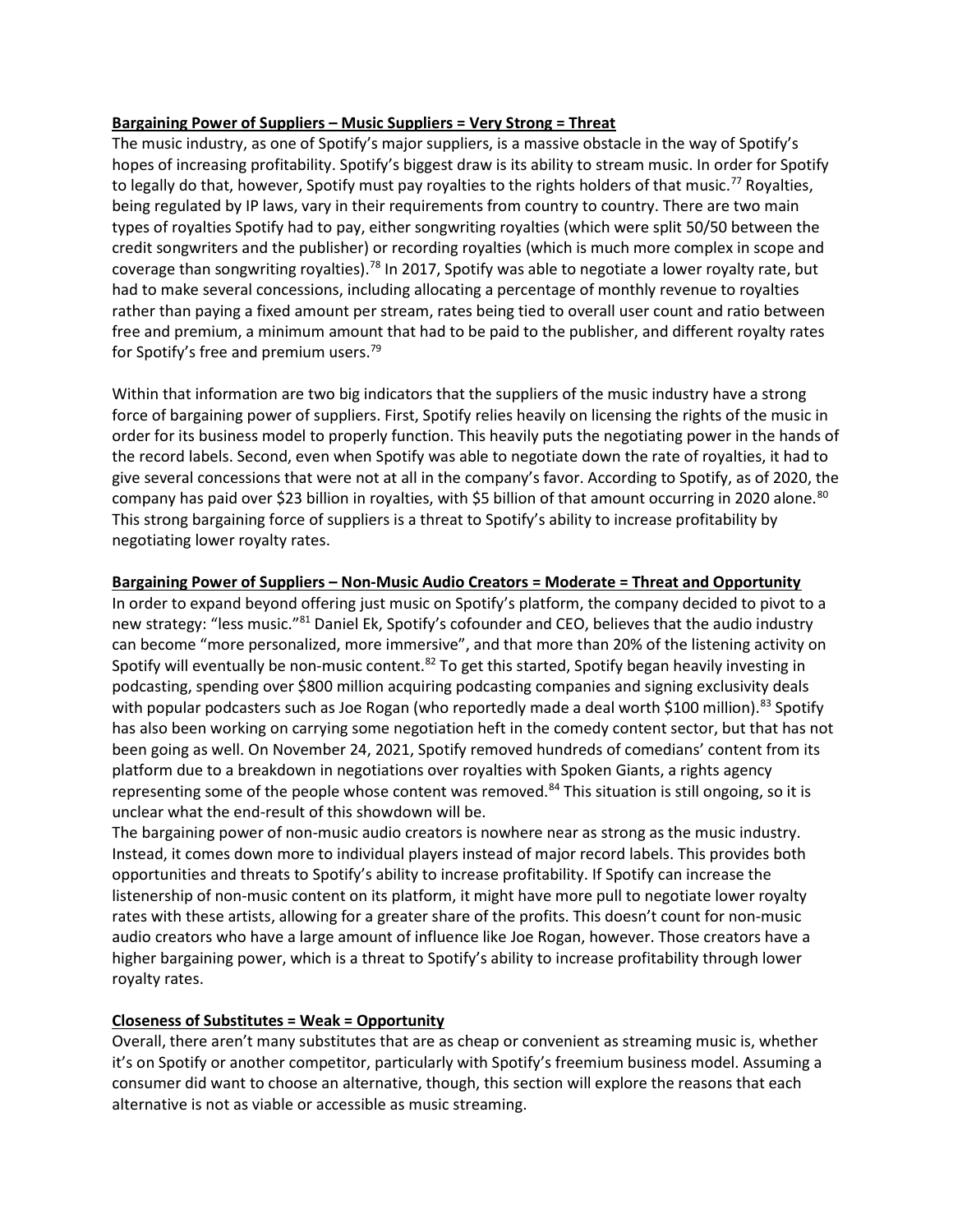First, a consumer could go the old-school route and buy the music through CDs, vinyl records, or digital albums downloads. While this is effective in having a personal copy of the music, these options are still expensive, comparatively. The average sale price of a digital album on Bandcamp is \$9. $^{85}$  CD albums can sell for even more than that, where a small-time indie album can be at least \$18.99.<sup>86</sup> Finally, vinyl records, although popular with audiophiles, are also very expensive, with an average cost of \$30 or higher for a record that can be of questionable quality (warps, scratches, etc.)<sup>87</sup>The cost of that single album could be anywhere from one to three months of a subscription to a streaming service where you have access to that album as well as a vast array of other songs.

Second, a consumer could instead just choose to listen to the radio. This is a viable option, as there is music available to listen to (with ads in-between), but the exact same kind of service is available on Spotify with a much wider range of music choice instead of the limited rotation of music that radio would have.

Finally, there is the risk of piracy of music content as an alternative. Ironically, this is the very issue that Spotify was founded to fight against, by providing a free alternative to listening to music instead of pirating.<sup>88</sup> While some may turn to piracy, the risk is significantly reduced due to the ease of free streaming access on Spotify.

Overall, the risk of a consumer turning to substitutes is very low, which indicates a weak force, providing an opportunity for Spotify to increase its profitability by increasing the number of users on its platform, both ad-supported and subscribed.

### Value Creation and Profitability:

When determining a company's profitability, there is essentially three factors to factor: the value customers believe a company's products have, the price a company charges for those products, and the cost the company accrues making the product.<sup>89</sup> In order for a product to sell, the value customers attribute to the product must *always* be greater than the price the company is charging.<sup>90</sup>The profit a company makes is the difference between the price the company charges and the cost of making the product.<sup>91</sup> For a company to increase its profitability, it needs to increase the difference between the price and the cost, either by decreasing the cost or increasing the value of a product and the price along with it.<sup>92</sup>

#### Spotify's Profit Margin:

In 2020, Spotify posted a Gross Profit Margin (GPM) of 25.6%.<sup>93</sup> GPM is a ratio that takes the difference between net sales and the cost of goods sold and divides it by net sales.<sup>94</sup> Essentially, it is like the difference between price and cost with a bit of extra math.

Spotify's GPM of 25.6% is rather low when compared to its competitors in the Movies & Entertainment industry. In that same year, Netflix's GPM was 38.9%, Disney's was 33.1%, and Vivendi's was 45.2%, all three close to double-digits greater than Spotify's GPM.<sup>95,96,97</sup>

#### Factors behind costs:

The primary reasons behind the difference in GPM between Spotify and these other companies are three things: the cost of music licensing and royalties, research & development (R&D), and the cost of streaming delivery. As mentioned previously in Porter's force of Bargaining Power of Suppliers, the music industry suppliers have a lot of influence on negotiating royalty rates, with Spotify paying out \$5 billion in royalties for 2020 alone.<sup>98</sup> In order to keep ahead of its competitors, retain its current subscribers, and convert ad-supported users to subscribers, Spotify needs to invest quite a bit into R&D,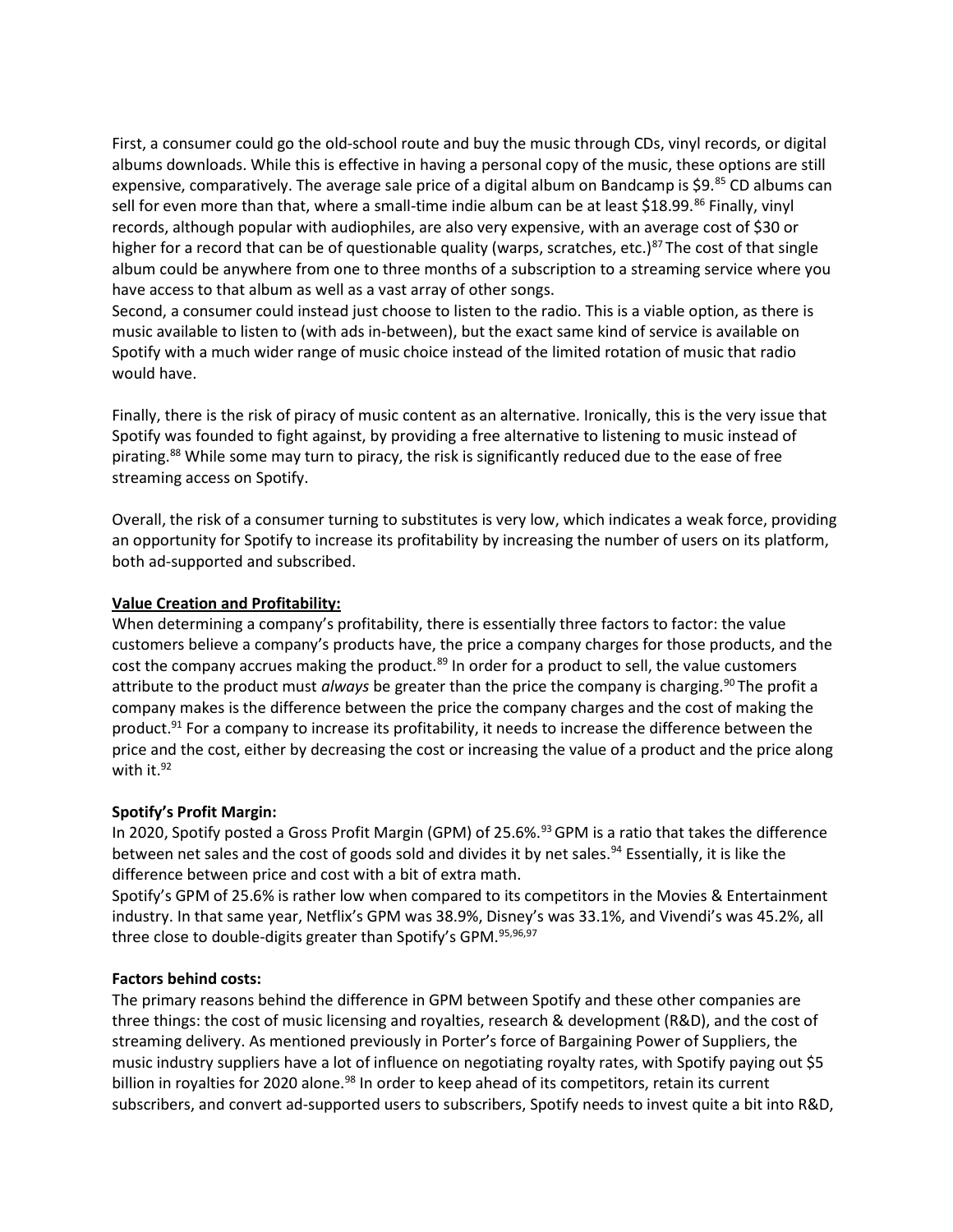spending roughly \$1.022 billion for that purpose in 2020.<sup>99</sup> Finally, the cost of data storage and delivery for consumers to stream music on Spotify's platform also costs money. Spotify made a deal with Google in 2018, allowing Spotify to utilize Google's cloud storage services for roughly \$149 million a year for three years.<sup>100</sup>

Of these three cost factors, the probable reason behind Spotify's GPM being so much lower than its competitors is the cost of licensing music and paying royalties to the music rights holders. If Spotify wants to increase its gross profit margin, it needs to boost listenership for its non-music audios, which don't have as heavy of control over the rate of royalties as music suppliers do.

# Value Chain Analysis:

In a company, every function (such as production, marketing, IT, HR, etc) either helps in lowering the cost structure of a product or increasing the value that customers see of a product.<sup>101</sup> One concept that shows this idea is the concept chain, which describes a company as a chain of activities performed to turn inputs into outputs.<sup>102</sup> As seen above, Spotify's value chain starts with technology development, followed by licensing activity, data storage, marketing and sales, and then finally with customer support.

# Technology Development - Strength

Spotify's technology development is most definitely its greatest strength, particularly when it comes to development in machine learning involving music and understanding consumer behavior. There are several examples of research currently being done, but for now, this presentation will focus on one: human-computer interaction

Spotify's research into human-computer interaction has a wide array of application, but its summarized focus is to understand "how people relate socially and emotionally to music and audio content, how they converse with voice assistants to request and describe music and how context influences audio consumption."<sup>103</sup> Essentially, this field of study focuses on how to design programs that can understand why humans behave the way they do and utilize that to respond accordingly. For example, Spotify's researchers published a paper in October 2020 that focused on how to design voice assistants to understand user motivations and what expectations they have when making generic requests like "play music."<sup>104</sup> Another example is a study on having the algorithm balance familiarity and similarity with discovering new music when making music recommendations, where the goal is to maximize consumer satisfaction while also improving new song discovery.<sup>105</sup>

Overall, although technology development requires a fair investment (as all R&D does), it pays off by increasing the platform's perceived value of consumers. This, in turn, becomes a strength for Spotify in ability to increase profitability by increasing retention and acquisition.

# Licensing Activity - Weakness

If technology development was Spotify's greatest strength in the value chain, licensing activity is its biggest weakness. As mentioned multiple times previously, Spotify relies heavily on music rights holders, which results in it having to pay large sums of money for royalties (\$5 billion in 2020 alone).<sup>106</sup> Even when Spotify was able to negotiate for lower royalty rates, it had to make several concessions that were not in its favor, including minimum royalties to publishers (whether or not the songs were played enough times that month to meet that level of royalties) and allocating percentages of revenue rather than fixed rates per stream.<sup>107</sup>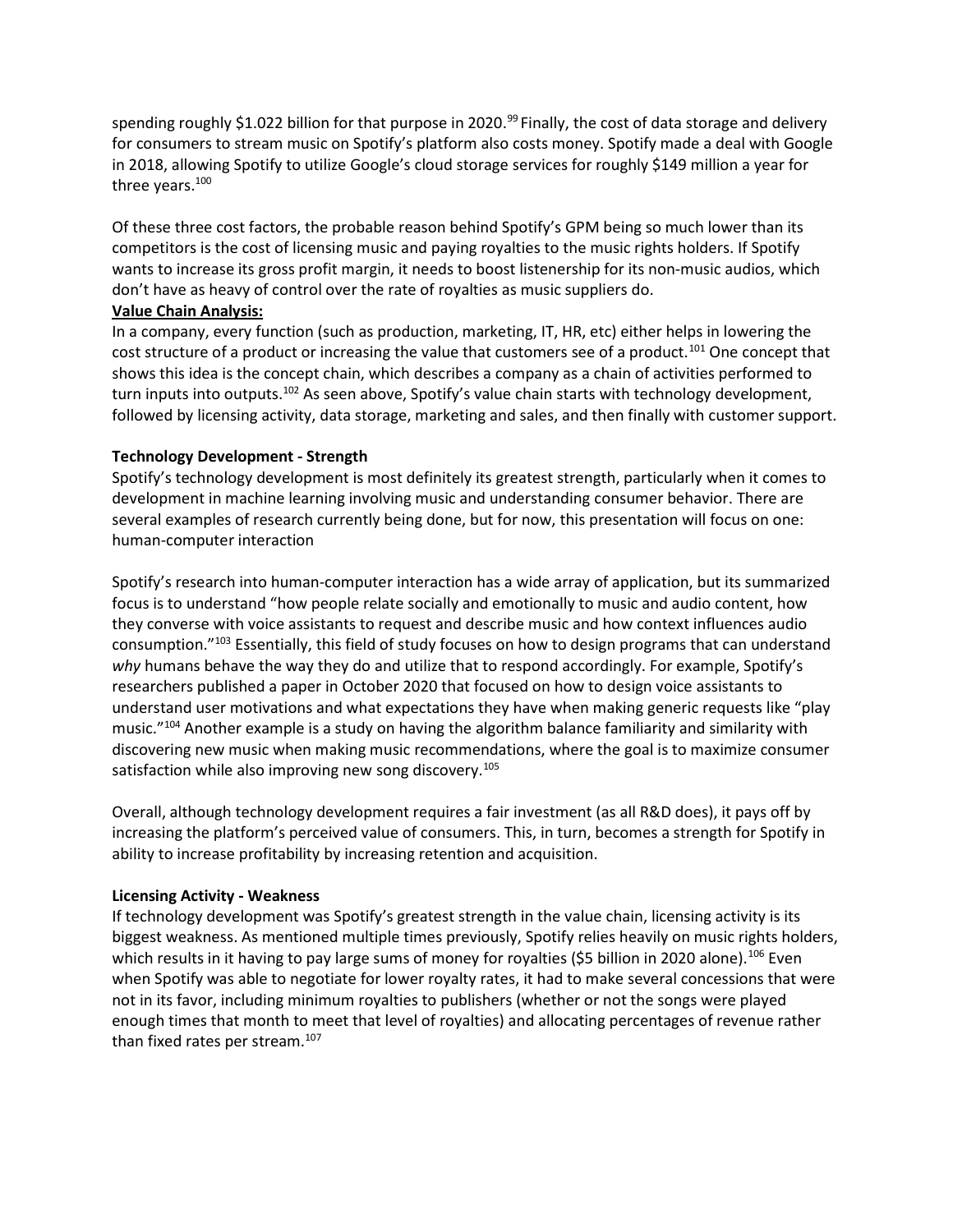Although licensing activity is a necessary activity for Spotify to function as a service, it definitely a weakness. This weakness increases the cost structure of Spotify's value creation, which in turn reduces its profitability.

#### Data Storage - Strength

When a company like Spotify has a large database of audio files such as music and podcasts, it needs a way to store that data – preferably in a manner that's cheap and efficient. The best approach to that, then, was to outsource to a cloud service provider like Amazon Web Services or Google Cloud. In 2016, Spotify made an agreement with Google to utilize Google Cloud's network to manage Spotify's online services, data, and job executions.<sup>108</sup> According to Tyson Singer, VP of technology and platform at Spotify, Google Cloud "removed a lot of the operational complexity from (Spotify's) ecosystem", freeing up time for Spotify's engineers to dedicate time to addressing user needs and experiences.<sup>109</sup>

While the automation and free time makes a solid argument for Spotify's outsourcing data storage as part of the supply chain to be a strength, there is one concern that should be noted. Spotify has dedicated its entire infrastructure on a product being developed by another company. This risk is best explained with Amazon Web Services (AWS) recent outage. On December 7, 2021, Amazon's cloudservice network had a major outage, affecting several major websites and removing the remote access to computers of several universities, governments, and companies.<sup>110</sup> This outage was addressed and fixed in roughly five hours, but several companies had issues due to this outage. For example, Delta Airlines' phone lines were supported by AWS, so Delta's customers were unable to book or change trips during that time because of the outage.<sup>111</sup> Instacart, Venmo, Kindle, Roku, Disney+, and the McDonald's app all were not functioning for a large portion of the US due to the outage, and Netflix saw a 26% drop in traffic to its website because of the outage.<sup>112</sup> AWS's outage was thankfully short and any impact on business was quickly rectified, but it does reveal a potential issue with Spotify's reliance on Google Cloud's infrastructure. If Google Cloud had a major outage, Spotify has no back-up option to ensure its program keeps running, which leads to potentially significant loss of revenue.

However, that is a hypothetical scenario. In the meantime, the outsourcing to Google Cloud's infrastructure allows Spotify to dedicate more resources toward research, development, and improving the user experience. While there is a potential problem, the benefits currently outweigh the potential downsides. For the time being, the data storage portion of Spotify's value chain is a strength, improving its ability to increase profitability.

#### Marketing/Sales - Strength

For the last couple of years, Spotify has been all-in on increasing its share of podcast content. This has been done by both purchasing podcast networks such as The Ringer and Gimlet Media and signing lucrative exclusivity contracts with big-name podcast creators.<sup>113</sup> The biggest and most recent acquisition made by Spotify was signing a multiyear exclusive licensing deal with Joe Rogan, a creator with millions of followers.<sup>114</sup> This exclusive licensing deal, rumored to be worth \$100 million, gives Spotify a huge opportunity to increase its userbase with fans of Joe Rogan, whether the users remaining ad-supported or end up subscribing to Spotify's Premium program.<sup>115</sup> This increase of users could be in the millions from a single acquisition - a substantially beneficial move to Spotify's work toward profitability, even with the large investment required.<sup>116</sup>

Another example of Spotify's strength in marketing and sales is its annual Spotify Wrapped, an annual campaign where Spotify visualizes user data about activities, songs listened to, etc.<sup>117</sup>This campaign is a resounding success for multiple reasons. First, it is entertaining to the users themselves and provides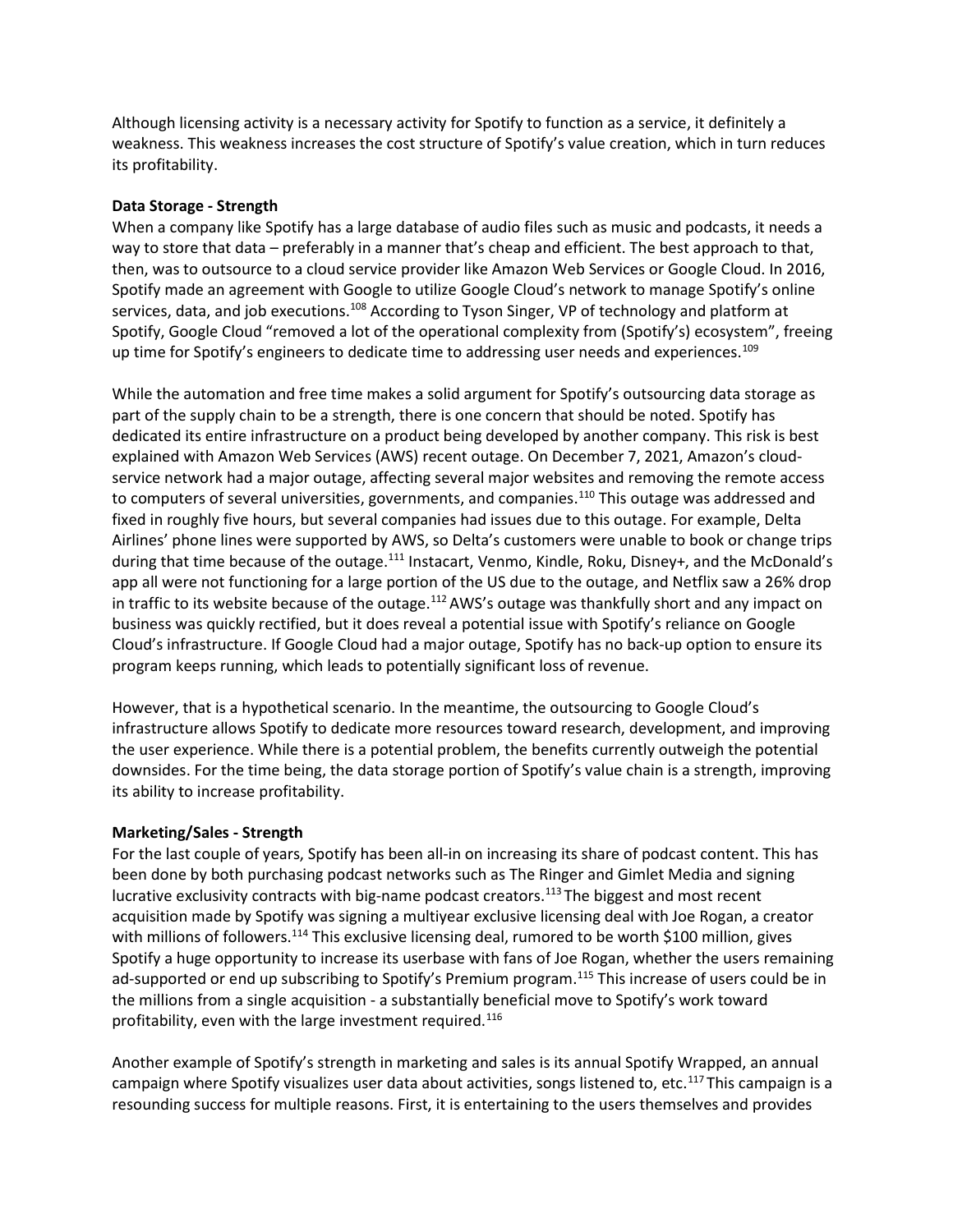interesting insights that they want to share with their social network, increasing Spotify's brand reach.<sup>118</sup> Secondly, Spotify has also begun to incorporate the data made from Spotify Wrapped for entertaining advertising, such as an "out-of-home advertising installation showing how many times users streamed Bonnie Tyler's Total Eclipse of the Heart during the week of the lunar eclipse in 2017."<sup>119</sup> Finally, Spotify uses that data to appeal to potential advertisers.<sup>120</sup>

Spotify's proficiency in increasing usership through lucrative exclusive licensing and spreading its brand name through successful campaigns like Spotify Wrapped make the Marketing/Sales value chain activity a significant strength, helping it increase its profitability further.

# Customer Support - Strength

Spotify has a decent reputation for its customer service, with a Net Promoter Score (NPS) of 46, well above the industry average of 19.<sup>121</sup> An NPS can range between -100 and 100, so a score of 46 is very good.<sup>122</sup> On top of this, Spotify successfully handles customer support purely through chats, emails, Twitter conversations or its "Spotify Community", where Spotify encourages users themselves to help each other out.<sup>123</sup>

Spotify's ability to reduce overhead on its customer support activities through text-only customer support already points toward this value chain activity being a strength in its ability to improve profitability, but Spotify being able to accomplish this while creating a community that interacts together turns that strength up to 11.

# Functional Level Strategies:

Spotify's focus as it pertains to Functional Level Strategies (FLS) is a combination of Innovation, Efficiency and Quality. By utilizing its R&D efforts for Innovation, Spotify can maximize its efforts toward Efficiency and, in turn, Quality. Compared to the other three strategies, Customer Responsiveness seems to be a bit of an after-thought.

## Innovation:

Spotify invests a significant amount of money each year in its R&D department – in 2020, the company spent over \$1 billion in R&D.<sup>124</sup> The innovation efforts in Spotify's R&D department span both process innovation and product innovation, including projects like developing language technologies to improve global user experience, understanding the emotions and interests of consumers and changing recommendations based on that, and the creation of music with the assistance of AI.<sup>125</sup> All of these projects have wide-ranging applications within the company, from increasing employee efficiency on large tasks to improving audio quality, leading to greater customer satisfaction. Early in 2021, Spotify announced its innovative projects involving non-music audio like podcasts.<sup>126</sup> These projects include allowing content creators to incorporate music tracks into their storytelling to create a better endexperience, being able to turn written content into a podcast and create a website for the podcast all within a few clicks through Anchor and WordPress, creating direct interaction between podcast creators and listeners, and allowing the incorporation of video into podcasts.<sup>127</sup> Finally, Spotify is creating its own form of paid subscriptions for content creators on its platform.<sup>128</sup> Together, these changes all increase the quality of life of content creators using Spotify's platform. This potentially will result in more creators utilizing Spotify to distribute their content, which will provide a greater of diversity of content, appealing to a wider userbase. This potential increased appeal could lead to an increase in user population, which would directly lead to an increase in revenue and, in turn, profitability, making this FLS a strength.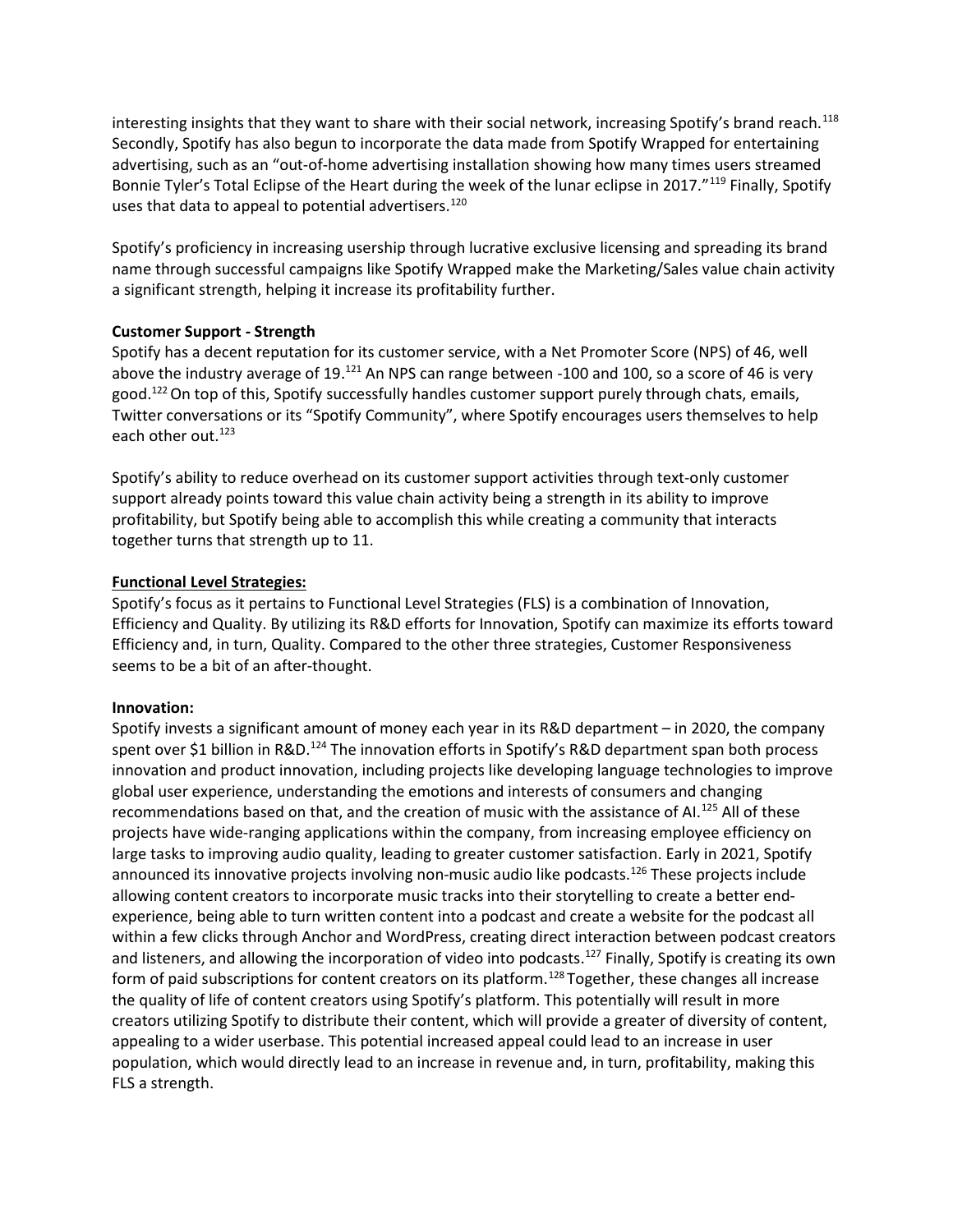### Efficiency:

The most important strategy being taken that improves efficiency is the incorporation of Spotify's AI research into various aspects of the company. In an interview with Sidney Prescott, the head of intelligent automation at Spotify, she talked about focusing on finding the most tedious, repetitive tasks being done at the company.<sup>129</sup> After finding these tasks, Sydney's group would work on developing an AI program "with the express purpose of establishing new efficiencies."<sup>130</sup> By utilizing AI to handle the tedious tasks, Spotify employees would have more free time to focus on projects that could make a big difference in the company that were previously at a lower priority than the repetitive tasks.<sup>131</sup> As Sydney said, "Enabling these efficiencies means a quicker time to market and new and improved products and features … Ultimately, it all comes together to better the customer experience of Spotify users."<sup>132</sup> Within the interview, Sydney gave an example of a project her group was currently working on, where the task is to perform quality analysis on audio ads to ensure it passes various tests of quality and integrity.<sup>133</sup> Before the intelligent automation group started working on this project, that was a task that required manual oversight by one of Spotify's employees, but they were able to automate the process, increasing the efficiency of the company further. $^{134}$ 

This increase in efficiency will hopefully allow employees more free time to focus on projects that would add value to Spotify as a platform, allowing Spotify to increase its profitability in turn, making this FLS a strength.

### Quality:

In terms of Quality as a Functional Level Strategy, Spotify focuses on consistently achieving Quality as Excellence so that it eventually can result in Quality in terms of reliability. Spotify primarily achieves this through utilizing AI to more properly coordinate the consumer's content recommendations.<sup>135</sup> Spotify takes the massive amount of data being provided to it by listeners every day and feeds it to the AI to help its machine learning, allowing it to be more accurate about music recommendations.<sup>136</sup> One example of the outcome of Spotify's AI-generated recommendations is Discover Weekly, where every user is presented with a curated list of thirty songs every Monday based on the user's search history pattern and possible music recommendations.<sup>137</sup> Utilization of this AI is doubly-effective in that it both gives users a consistent reason to return and gives exposure to artists who may not have gained it otherwise.<sup>138</sup>

This ability to keep users returning increases retention, allowing for a greater continued stream of revenue and eventually potentially increasing profitability, making this FLS a strength for Spotify.

#### Customer Responsiveness:

With the focus on AI in all the other strategies, it's a little surprising that there isn't any sign of it being utilized to handle customer responsiveness. Although customer support is currently only handled through text via chat messages, email, social media messaging, or community forums, the people handling the customer support are entirely human.<sup>139</sup> In 2016, Dan Gingiss was able to conduct an interview with some of the people behind Spotify's Twitter support channel, @SpotifyCares.<sup>140</sup> In the resulting article that Dan wrote, it's revealed that Spotify's service agents are based in Cambridge, England, and are proficient in multiple languages, including English, Spanish, Portuguese, and German.<sup>141</sup> As these agents go through Spotify's customer support training, they are first assigned to e-mail duty, giving them more time to understand the proper solutions and the style of talking required by Spotify as a brand.<sup>142</sup> As Dan wrote, "Potential agents must submit to multiple writing tests and have high quality scores from their e-mail work before being considered for social media customer service."<sup>143</sup>This carefully trained text customer support, combined with the creation of a community of users aiming to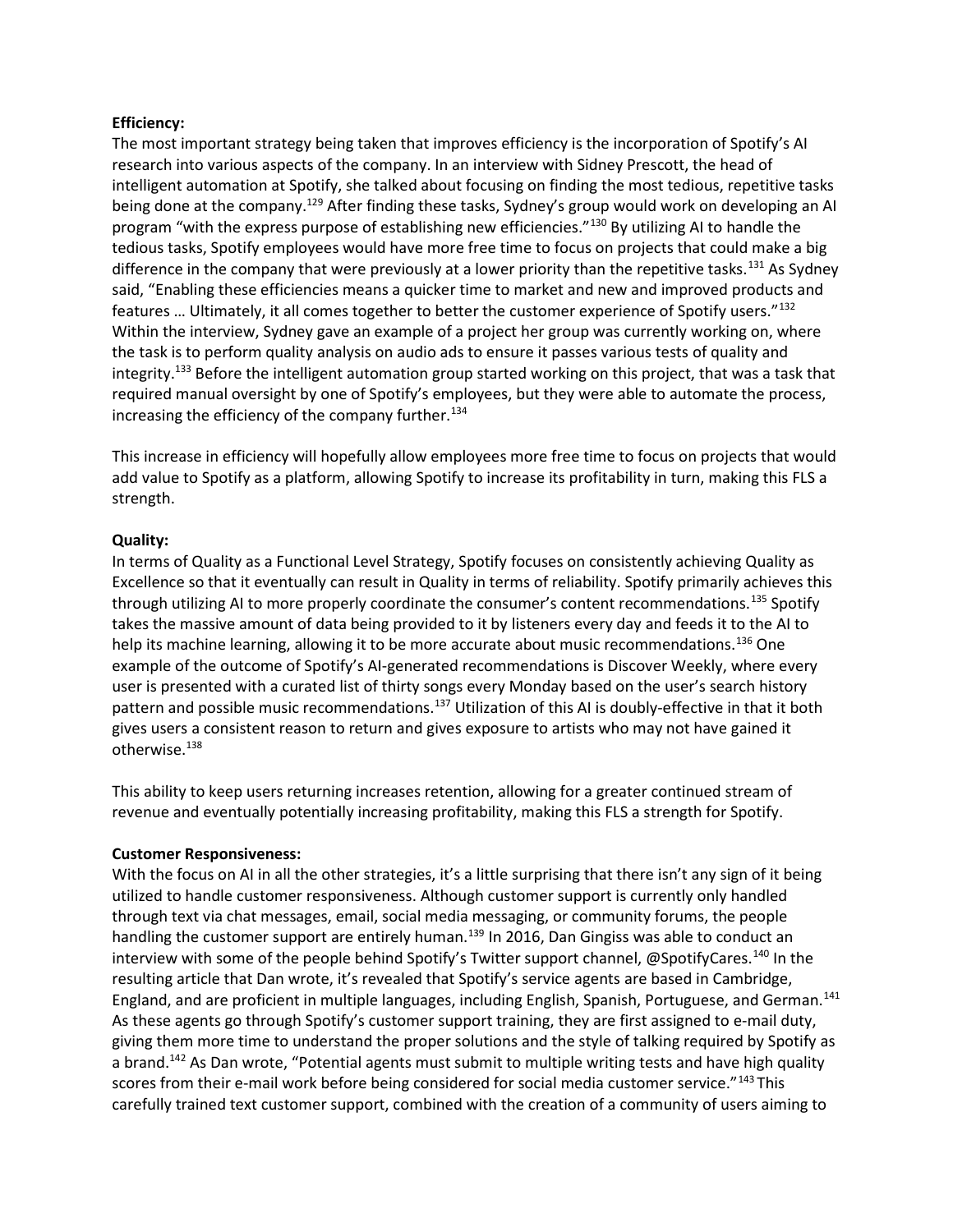help each other, helps build a high quality level of customer satisfaction, resulting in a Net Promoter Score of 46, overall a very good score. $144$ 

Although the system Spotify has created functions well overall, it has started to see stress under the platform's continually increasing userbase. During the creation of this presentation, there was constantly a heading notifying anyone looking for customer support that there would be a long wait and apologizing for the inconvenience.<sup>145</sup> Taking both factors into account, Spotify's Functional Level Strategy involving Customer Responsiveness is a mix of strength and weakness. Whether the balance between the two results in a boon or a bane to profitability depends on what actions the company takes to rectify the issues showing levels of strain.

## Corporate Financial Performance:

When analyzing the performance of a company's value-chain activities, it is essential to understand that company's financial performance and how its strategies affect profitability.<sup>146</sup> When doing this, the best way to determine financial performance is through benchmarking, comparing the company's performance either to its competitors or against itself in prior periods of time.<sup>147</sup>

## Return on Invested Capital:

Return on Invested Capital (ROIC is a measurement of the financial performance of a company by dividing its net profit by its invested capital.<sup>148</sup> Net profit is the money left over after expenses and taxes are managed, and invested capital originates from interest-bearing debt and shareholders' equity.<sup>149</sup> Spotify's ROIC performance has been rough, primarily due to its consistent yearly losses. In 2018, Spotify reported an ROIC of -2.2%.<sup>150</sup> The next year, in 2019, its ROIC looked marginally better at -1.9%, a whole 0.2% higher than the year before.<sup>151</sup> In 2020, however, Spotify's ROIC plummeted to -7.4%, 5.5% lower than the previous year, indicating a much larger loss than in previous year.<sup>152</sup> The significant decreases in ROIC portray a weakness in Spotify and its profitability.

## Return on Assets:

Return on Assets (ROA) is a measurement of profitability made by dividing the company's net income by its total assets.<sup>153</sup> The higher an ROA is, the more efficiently the assets are being utilized.<sup>154</sup> Spotify's ROA performance from 2018 to 2020 looks just as poor as its ROIC, dropping from -2.1% to -3.9% and then - 10.2%.<sup>155</sup> This continual drop in ROA indicates a significant weakness in Spotify and its profitability.

## Return on Equity:

Return on Equity (ROE) measures the efficiency of a company in generating profit from the investment of shareholders, made by dividing net income by its shareholders' equity.<sup>156</sup> The greater the ROE, the more efficient the company is at producing a profit from investment.<sup>157</sup> Unfortunately, Spotify does not indicate this, with its ROE from 2018 to 2020 plummeting from -6.7% to -9.0% and finally -24.0%.<sup>158</sup> Like the measurements before this, this massive decrease in ROE demonstrates a weakness in Spotify and its profitability.

## Cost of Goods Sold:

Cost of Goods Sold (COGS) is, as the name implies, the direct costs of making the products sold by a company.<sup>159</sup> The resulting number from COGS is then subtracted from sales to calculate gross profit and the company's gross margin.<sup>160</sup> In Spotify's case, its gross margin each year stayed remarkable close, with 2018 being 25.73% ((\$6.025 billion - \$4.475 billion)/\$6.025 billion), 2019 being 25.45% ((\$7.587 billion - \$5.656 billion)/\$7.587 billion) and 2020 being 25.57% ((\$9.626 billion - \$7.165 billion)/\$9.626 billion).<sup>161</sup>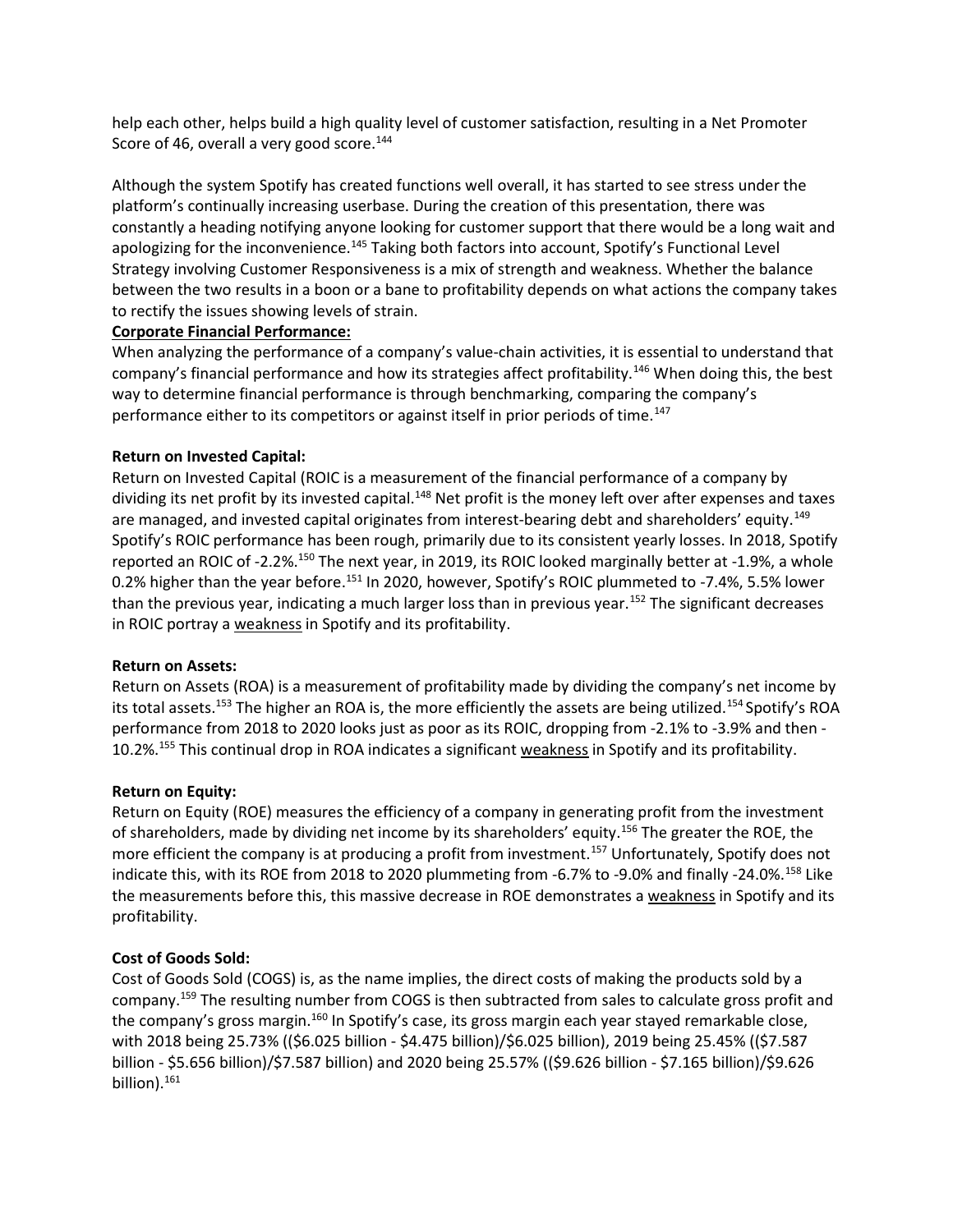This means that both Spotify's COGS and revenue increased at roughly the same rate every year, indicating neither a strength or a weakness. However, an average of 25% is well below the Movies & Entertainment industry, which averaged between 8-12% higher, depending on the year.<sup>162</sup> With that information in mind, the change in Spotify's COGS over time indicates a weakness in both the company and its profitability.

## Benchmarking Analysis – Spotify to Competitors:

When benchmarking a company's financial performance, it is a good idea to compare it to other companies after doing a historical comparison to itself.<sup>163</sup>

# Return on Invest Capital

When comparing ROIC between companies, Spotify is the weakest performer, with none of the other companies having a negative ratio.<sup>164</sup> Disney had the highest ROIC in 2018 with 16.8%, but fell by nearly half afterward, while Netflix continued to climb.<sup>165,166</sup> The difference in growth became even more stark in 2020, when Netflix was the only company to have its ROIC increase.<sup>167</sup> Vivendi has consistently been in the middle of the road, with it not having the worst performance but not the best, either.<sup>168</sup>

# Return on Assets

For ROA, Spotify once again severely underperformed, but was joined by Disney in having a negative score at least once, with Disney having an ROA of -1.3% in 2020.<sup>169,170</sup> Like with its ROIC, Netflix did not start with the highest ratio, but steadily grew where the other companies struggled.<sup>171</sup> Vivendi performed well, here, increasing its ROA from 0.5% in 2018 to 4.5% in 2019, and only decreasing by 0.2% in 2020.<sup>172</sup>

# Return on Equity

ROE shows the starkest difference between Spotify's performance compared to its competitors, with a difference of over 50% between Spotify and Netflix in 2020.<sup>173,174</sup> Disney started off with a solid ROE in 2018, which then fell by nearly half in 2019 before going into the negatives in 2020.<sup>175</sup> Vivendi showed decent growth over the three years, going from 0.9% in 2018 to 10.0% in 2020.<sup>176</sup>

## Cost of Goods Sold

As mentioned in the previous slide, COGS on its own is not a major indicator without comparing it to the company's revenue for that year. When comparing gross margins, Spotify still performed the worst with an average margin of 25.58%, but Vivendi ended up being the best performer with an average gross margin of 43.78% between 2018 to 2020.<sup>177,178</sup> Disney comes in second with an average gross margin of 39.13% over the three years, followed closely by Netflix at 38.02%.<sup>179,180</sup>

# Statement of Competitive Advantage

The best way to determine competitive advantage in an industry is by comparing the average ROIC of each company.<sup>181</sup> With this in mind, Netflix currently holds the competitive advantage, with a 3-year average ROIC of 12.43%.<sup>182</sup>

# Benchmarking Spotify's Financial Performance

Spotify performed the worst in all four measurements by a wide margin, never even coming close to its competitors. As it stands right now, Spotify's inability to produce a profit is a major weakness in the company.

# Spotify Strategy – From External Analysis: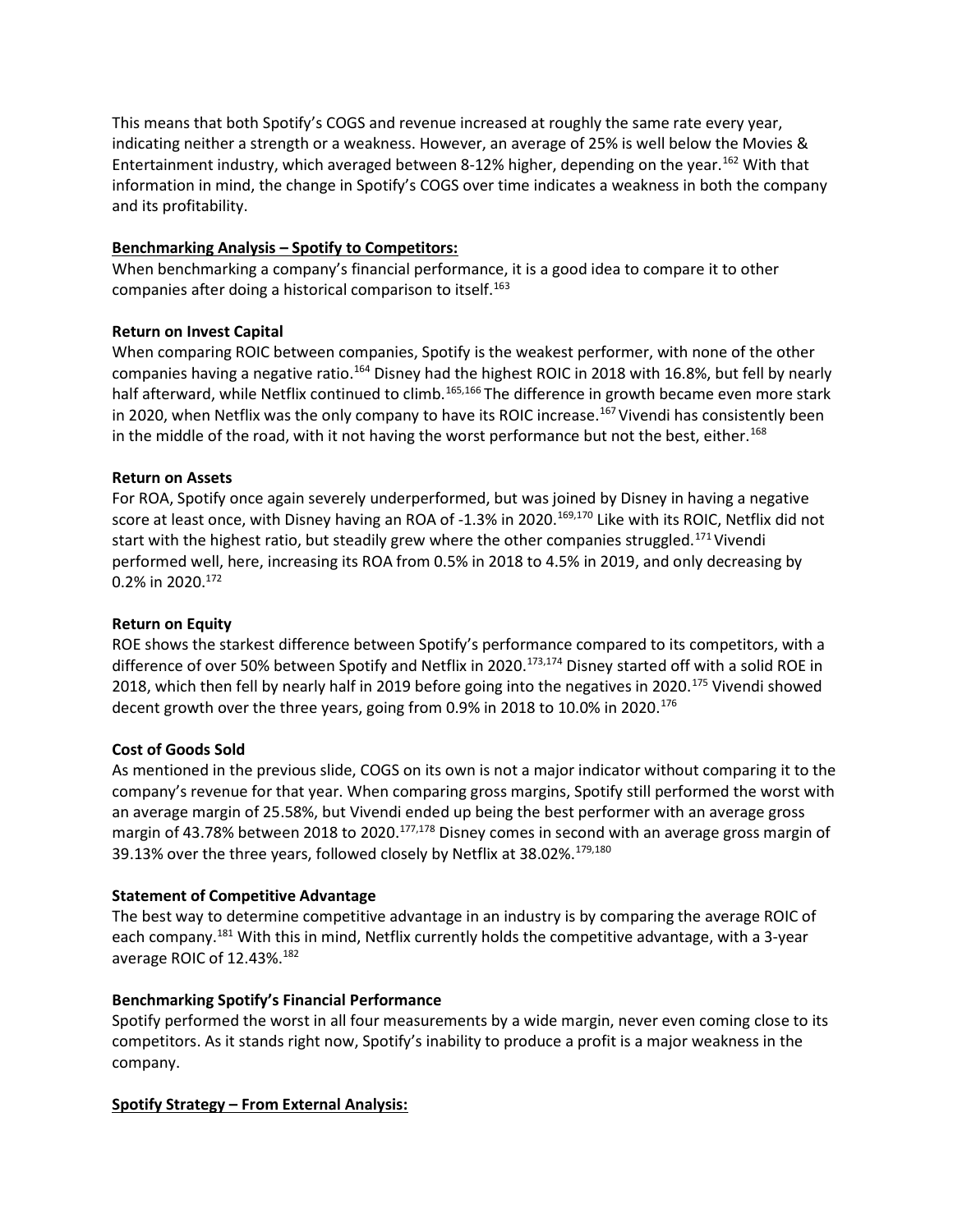### Macro-Environment

## International Expansion

Spotify is on the right track by expanding into countries that are newer to the internet but have rapidly growing populations coming online for the first time. If Spotify can get a hold of this population early on, it would be able to potentially create a large userbase that could be developed into having brand loyalty to Spotify. This would create a decent new source of revenue and increase Spotify's profitability.

## Copyright Law

While this change may not directly result in an increase of profitability, it is an essential step Spotify must take if it wants to avoid large financial losses like with the previous settled lawsuit with Wixen Music Publishing. Getting involved in lobbying to change copyright law can also be to the benefit of Spotify in the long run, with it potentially being able to reduce the significant power record labels in the music industry currently wield.

# Porter's Five Forces

# Bargaining Power of Buyers - Advertisers

This force is partially addressed with the international expansion strategy, but Spotify increasing its userbase population is essential to increase its negotiating power with advertisers. This higher negotiating power would allow Spotify to charge higher advertising rates, resulting in an increase in profitability for the company.

# Bargaining Power of Suppliers – Non-music Creators

Spotify's best opportunity to increase its revenue and become more profitable currently lies in its nonmusic audio products, where it doesn't have to pay as much in royalties as it does to the music industry. Increasing the amount of non-music audio content will increase the diversity of options for interested parties, potentially increasing the number of people listening to that content, which would result in an increase in profitability for Spotify.

## Spotify Strategy – From Internal Analysis

## Business Model

Spotify should retain its business model. Currently, it is the only major difference between it and its biggest competitors in the music streaming industry, Apple and Amazon. If Spotify moved away from the freemium model, it would potentially eliminate over half of its total userbase, removing one of its current strengths. Instead of changing the model, Spotify should double-down on it or enhance it by offering an even better level of product services at a higher price as a third option. If Spotify continues to focus on improving its end-user experience to improve retention and providing content that draws new interested users, its trend of losses will eventually turn around and become profitable.

## Value-Chain

Spotify has two significant issues within its supply chain, currently. The first, and most important, issue is in the licensing activity value chain segment. Currently, almost all the negotiating power is in the hands of the music industry record labels. Spotify needs to find a way to gain enough leverage to be able to either negotiate down licensing costs or end some of the concessions the company made in the last round of negotiations. If that's possible, the biggest detriment to Spotify's potential profitability will be less damaging.

Secondly, although the outsourcing of Spotify's data to the Google Cloud infrastructure has been beneficial overall for the company, the threat of cloud-service outages like what happened to AWS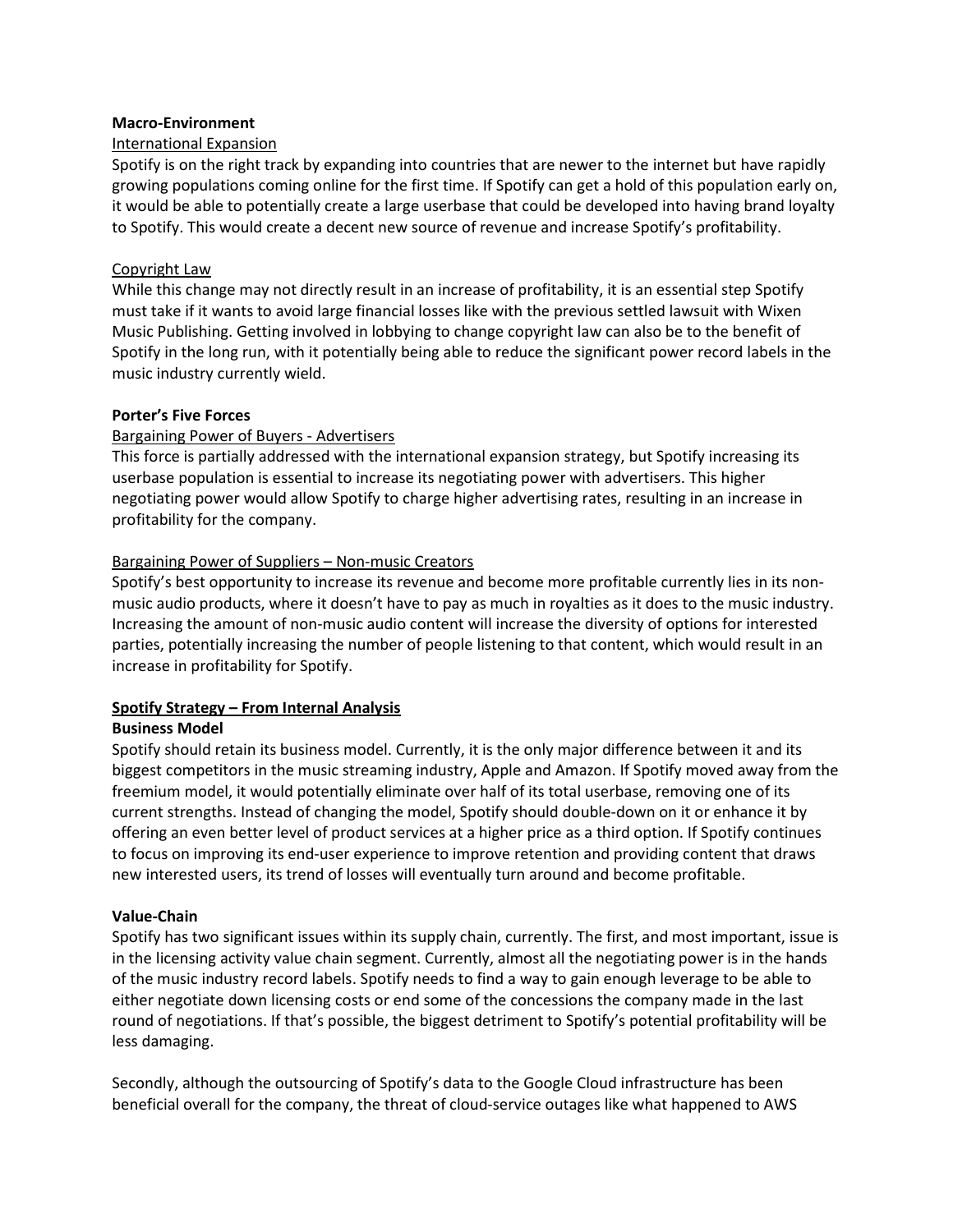earlier is a serious concern. To help ensure at least a minimal level of usability in the worst-case scenario, Spotify needs to establish redundancies to reduce its vulnerability to potential outages.

#### Functional Level Strategy

While having text-only customer support through email, chats, or Twitter messages allows for a much lower overhead and simpler quality assurance, it also risks dehumanizing the business. With the longer waiting times currently existing through the text-only channels, customers could become more upset, misunderstanding the delayed response as a lack of a response and a failing of the company. To address this, Spotify needs to either increase its customer support budget to accommodate for the increase of customers and subsequent increase in customer issues or create a new process that will streamline the customer support pipeline, making it more efficient.

Secondly, the idea behind the investment in podcast content is a sound one, but it is also risky – Spotify has spent a *lot* of money investing in podcast content in the last couple years. It might be beneficial to adapt currently existing systems to improve upon what the company has already acquired. In the meantime, Spotify would also be well-purposed to invest in other non-music content, such as audiobooks. This would follow the mantra of "less music" while also increasing the options for potential users. The increased options increase the chances of increasing the population of active free users (and ad revenue along with it) and subscribers, which would increase revenue and profitability along with it.

### Corporate-Level

### Horizontal Integration

At the corporate level, Spotify would be best served to continue its horizontal integration. One potential idea is to acquire music/sound studios so that Spotify can create its own line of "Spotify Originals" or whatever the coined term would be. This benefits Spotify in two ways – first, Spotify can become its own record company, creating another flow of revenue that doesn't require any royalties other than what Spotify would owe its artists. Second, this expands Spotify's non-music related content options substantially, allowing it to produce whatever it believes would provide the best increase of user population to continue increasing its revenue from the freemium model.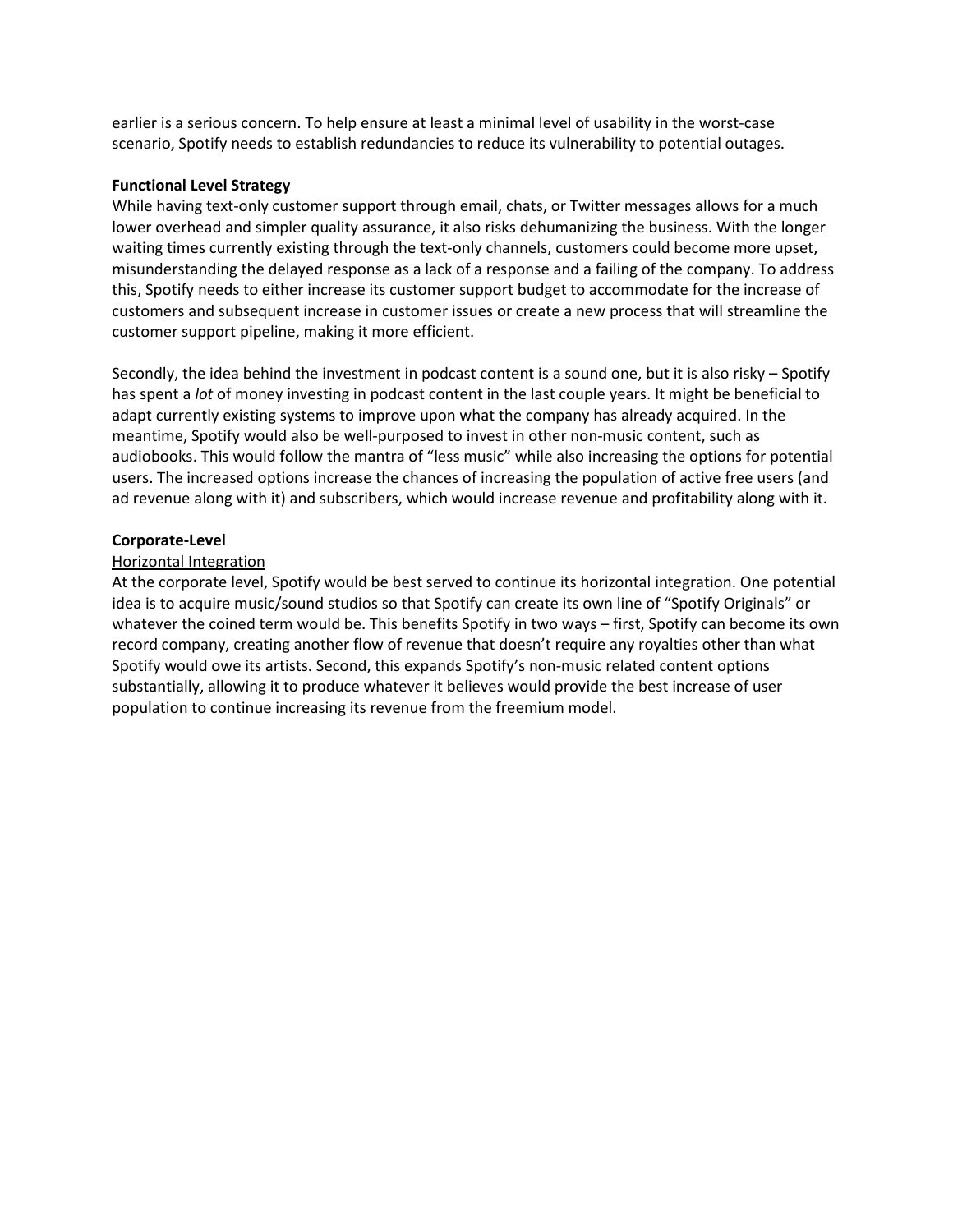### References

1. BBC Newsbeat. (2018, March 1). How Spotify came to be worth billions. BBC News. Retrieved from https://www.bbc.com/news/newsbeat-43240886.

2. Titlow, J.P. (2015, May 15). Spotify launches podcasts, video, and context-based listening. Fast Company. Retrieved from https://www.fastcompany.com/3046504/spotify-launches-podcasts-videoand-context-based-listening.

3. Standard & Poor's. n.d. Spotify Technology S.A. Public Company Profile. Retrieved from S&P NetAdvantage database.

4. Amobi, T., & Salbiah, S. (2021, September 6). Industry Surveys Media & Entertainment September 2021. Retrieved from S&P NetAdvantage database.

5. Southron, S. (2019, February 8). Council post: The CFO view of the Freemium Model. Forbes. Retrieved from https://www.forbes.com/sites/forbesfinancecouncil/2019/02/ 08/the-cfo-view-of-the-freemiummodel/.

6. Spotify. (2020). 2020 Annual Report. Retrieved from https://s22.q4cdn.com/540910603/ files/doc\_financials/2020/ar/4e770a8c-ee99-49a8-9f9e-dcc191807b56.pdf.

7. Ibid.

8. Ibid.

9. Ibid.

10. Fernando, J. (2021, September 8). Gross Domestic Product (GDP). Investopedia. Retrieved from https://www.investopedia.com/terms/g/gdp.asp.

11. Ibid.

12. Organization for Economic Cooperation and Development. (2021, December 1). OECD Economic Outlook, Volume 2021 Issue 2. Retrieved from https://doi.org/10.1787/66c5ac2c-en

13. Ibid.

14. Ibid.

15. U.S. Department of the Treasury. (2021, December 10). Daily Treasury Par Yield Curve Rates. Retrieved from https://www.treasury.gov/resource-center/data-chart-center/interestrates/pages/textview.aspx?data=yield.

16. Tarpley, L. (2021, December 13). Today's Mortgage and Refinance Rates: December 13, 2021. Business Insider. Retrieved from https://www.businessinsider.com/personal-finance/best-mortgagerefinance-rates-today-monday-december-13-2021.

17. Board of Governors of the Federal Reserve System (US). (2021, December 13). Federal Funds Effective Rate (FEDFUNDS). Retrieved from https://fred.stlouisfed.org/series/FEDFUNDS.

18. Trading Economics. (n.d.). United States Inflation Rate. Retrieved from

https://tradingeconomics.com/united-states/inflation-cpi.

19. Trading Economics. (n.d.). United States Forecast. Retrieved from

https://tradingeconomics.com/united-states/forecast.

20. Trading Economics. (n.d.). United States Inflation Rate. Retrieved from

https://tradingeconomics.com/united-states/inflation-cpi.

21. Trading Economics. (n.d.). Euro Dollar Exchange Rate - EUR/USD. Retrieved from

https://tradingeconomics.com/euro-area/currency.

22. Ibid.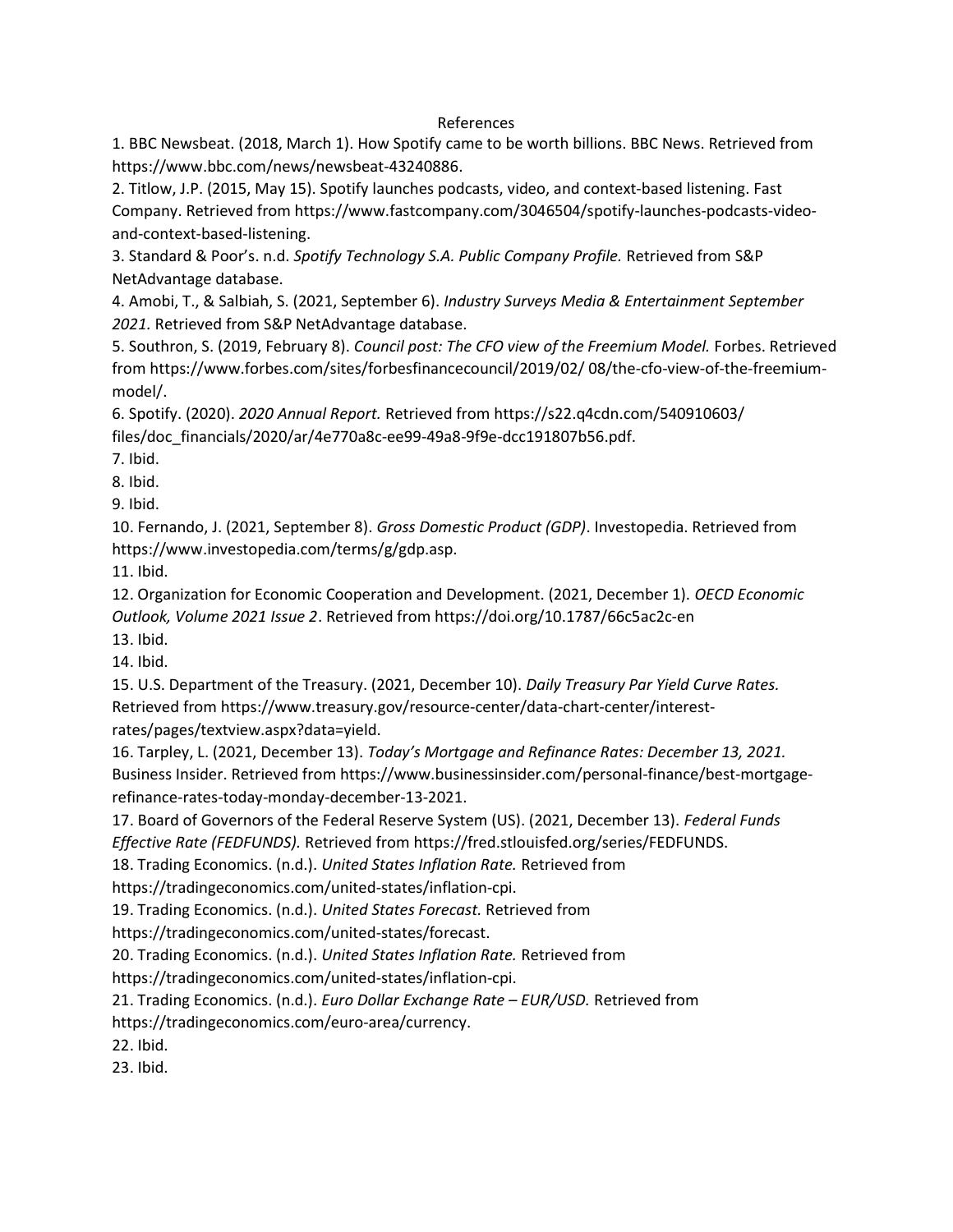24. Chin, J. (2018, March 30). Spotify IPO: What You Need to Know. Stockpile. Retrieved from https://www.stockpile.com/theticker/spotify-ipo.

25. Hayes, A. (2020, October 30). The Pros and Cons of a Weak Euro. Investopedia. Retrieved from https://www.investopedia.com/articles/forex/021215/pros-and-cons-weak-euro.asp.

26. Spotify. (n.d.). Diversity, Equity & Impact | Life at Spotify. Retrieved from

https://www.lifeatspotify.com/diversity-equity-impact.

27. Spotify. (n.d.). Racial Equity | Life at Spotify. Retrieved from https://www.lifeatspotify.com/diversityequity-impact/racial-equity.

28. Ibid.

29. Ibid.

30. Gasparotto, A., Tasnic, C., & Schiere, M. (n.d.). Why Nike's inspiring Anti-Racism Ad is good for business. Glocalities. Retrieved from https://glocalities.com/news/why-nike-s-inspiring-anti-racism-addis-also-good-for-business.

31. Spotify. (n.d.). Diversity, Inclusion & Belonging | Life at Spotify. Retrieved from https://www.lifeatspotify.com/diversity-equity-impact/diversity-inclusion-belonging.

32. Ibid.

33. Ibid.

34. Strausss, K. (2018, January 25). More evidence that company diversity leads to better profits. Forbes. Retrieved from https://www.forbes.com/sites/karstenstrauss/2018/01/25/more-evidence-thatcompany-diversity-leads-to-better-profits/?sh=301aaae01bc7.

35. Ibid.

36. Reuters Staff. (2018, January 2). Spotify hit with \$1.6 billion copyright lawsuit. Reuters. Retrieved from https://www.reuters.com/article/us-spotify-lawsuit/spotify-hit-with-1-6-billion-copyright-lawsuitidUSKBN1ER1RX.

37. Deahl, D. (2018, December 20). Spotify and Wixen settle the music publishing company's \$1.6 billion lawsuit. The Verge. Retrieved from https://www.theverge.com/2018/12/20/18150197/spotify-wixenlawsuit-settlement-dismissal-music-publishing.

38. Ibid.

39. Heater, B. (2019, December 27). Spotify to 'pause' running political ads, citing lack of proper review. TechCrunch. Retrieved from https://techcrunch.com/2019/12/27/spotify-to-pause-running-politicalads-citing-lack-of-proper-review/.

40. Ibid.

41. Velazco, C. (2021, February 22). Spotify expands into 85 new markets. Engadget. Retrieved from https://www.engadget.com/spotify-new-markets-expansion-85-countries-africa-europe-carribbean-174102996.html

42. Ibid.

43. Ibid.

44. Ibid.

45. Spangler, T. (2020, April 29). Spotify gains 6 million paid subscribers in Q1 as COVID-19 disrupts listening patterns. Variety. Retrieved from https://variety.com/2020/digital/news/spotify-q1-2020 gains-6-million-subscribers-coronavirus-1234592814/.

46. Ibid.

47. Ibid.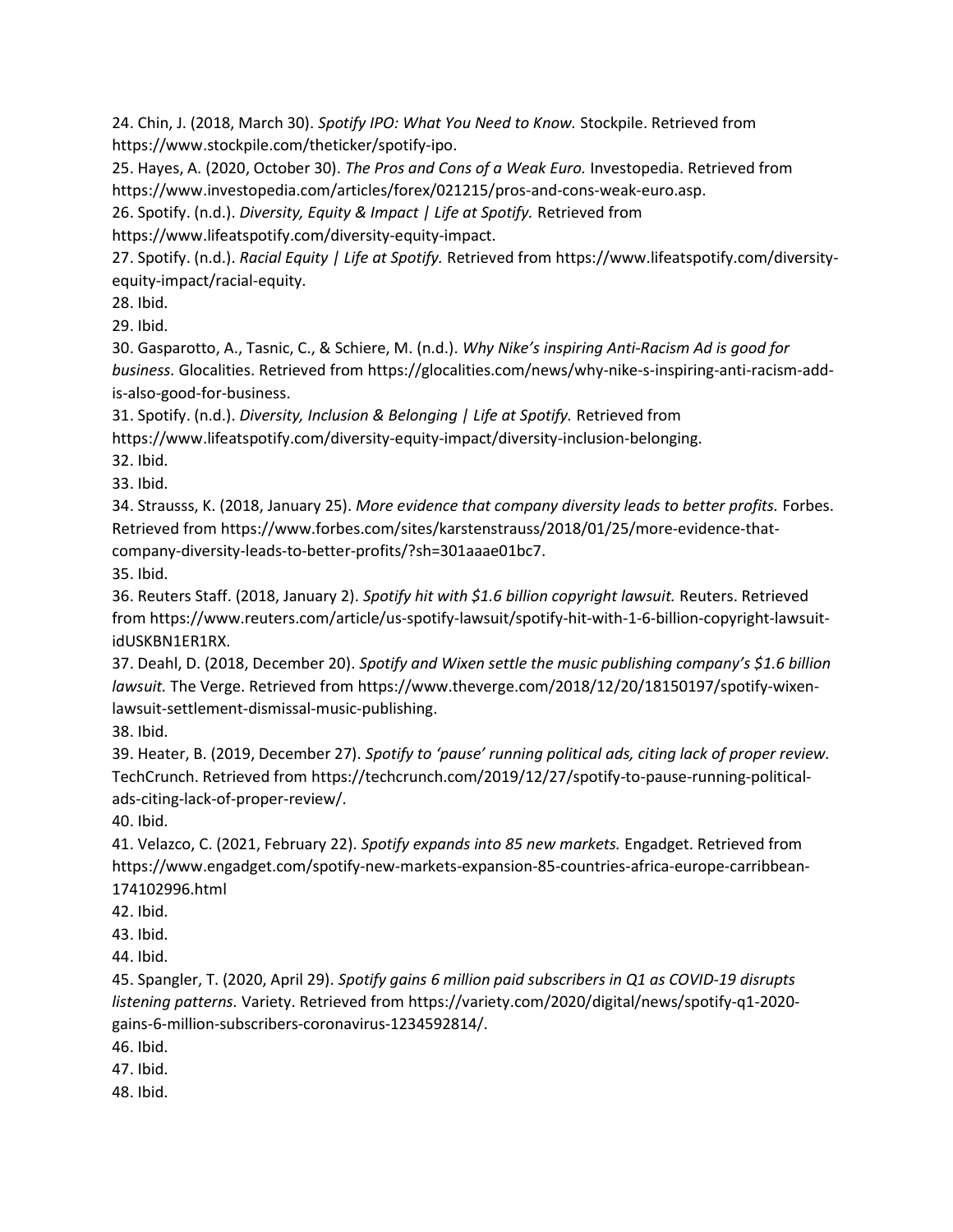49. Ians. (2021, February 13). Spotify will let employees work from anywhere even after COVID-19 pandemic. Business Standard. Retrieved from https://www.business-

standard.com/article/companies/spotify-will-let-employees-work-from-anywhere-even-after-covid-19 pandemic-121021300440\_1.html.

50. Ibid.

51. Standard & Poor's. n.d. Movies and Entertainment Key Stats & Ratios. Retrieved from S&P NetAdvantage database.

52. Amobi, T., & Salbia, S. (2021, September 6). Industry Surveys Media & Entertainment September 2021. Retrieved from S&P NetAdvantage database.

53. Adalian, J. (2021, February 11). The streaming price wars have begun. Vulture. Retrieved from https://www.vulture.com/2021/02/streaming-price-wars-customer-churn.html.

54. Amobi, T., & Salbia, S. (2021, September 6). Industry Surveys Media & Entertainment September 2021. Retrieved from S&P NetAdvantage database.

55. Ibid.

56. Hinkle, D. (2021, August 18). How streaming services use algorithms. Arts Management & Technology Laboratory. Retrieved from https://amt-lab.org/blog/2021/8/algorithms-in-streamingservices.

57. Ibid.

58. Ibid.

59. TELUS International Studios. (2021, November 2). How Spotify uses AI to sound out new efficiencies. Retrieved from https://www.telusinternational.com/articles/using-ai-to-sound-out-new-efficiencies. 60. Pearson, E. (2020, August 10). The complete guide to film distribution. Topsheet. Retrieved from https://topsheet.io/blog/complete-guide-to-film-distribution.

61. Ibid.

62. Mueller, A. (2020, April 28). Why Movies Cost So Much to Make. Investopedia. Retrieved from https://www.investopedia.com/financial-edge/0611/why-movies-cost-so-much-to-make.aspx 63. Amobi, T., & Salbiah, S. (2021, September 6). Industry Surveys Media & Entertainment September 2021. Retrieved from S&P NetAdvantage database.

64. Ibid.

65. Ibid.

66. Hinkle, D. (2021, August 18). How streaming services use algorithms. Arts Management & Technology Laboratory. Retrieved from https://amt-lab.org/blog/2021/8/algorithms-in-streamingservices.

67. The Motley Fool. (2016, June 19). How Netflix's AI saves it \$1 billion every year. NASDAQ. Acquired from https://www.nasdaq.com/articles/how-netflixs-ai-saves-it-1-billion-every-year-2016-06-19. 68. Hinkle, D. (2021, August 18). How streaming services use algorithms. Arts Management & Technology Laboratory. Retrieved from https://amt-lab.org/blog/2021/8/algorithms-in-streamingservices.

69. Hersko, T. (2019, June 13). Nearly half of US consumers are frustrated with a bloated streaming market. IndieWire. Retrieved from https://www.indiewire.com/2019/06/too-many-streaming-servicestelevision-decentralization-1202149596/.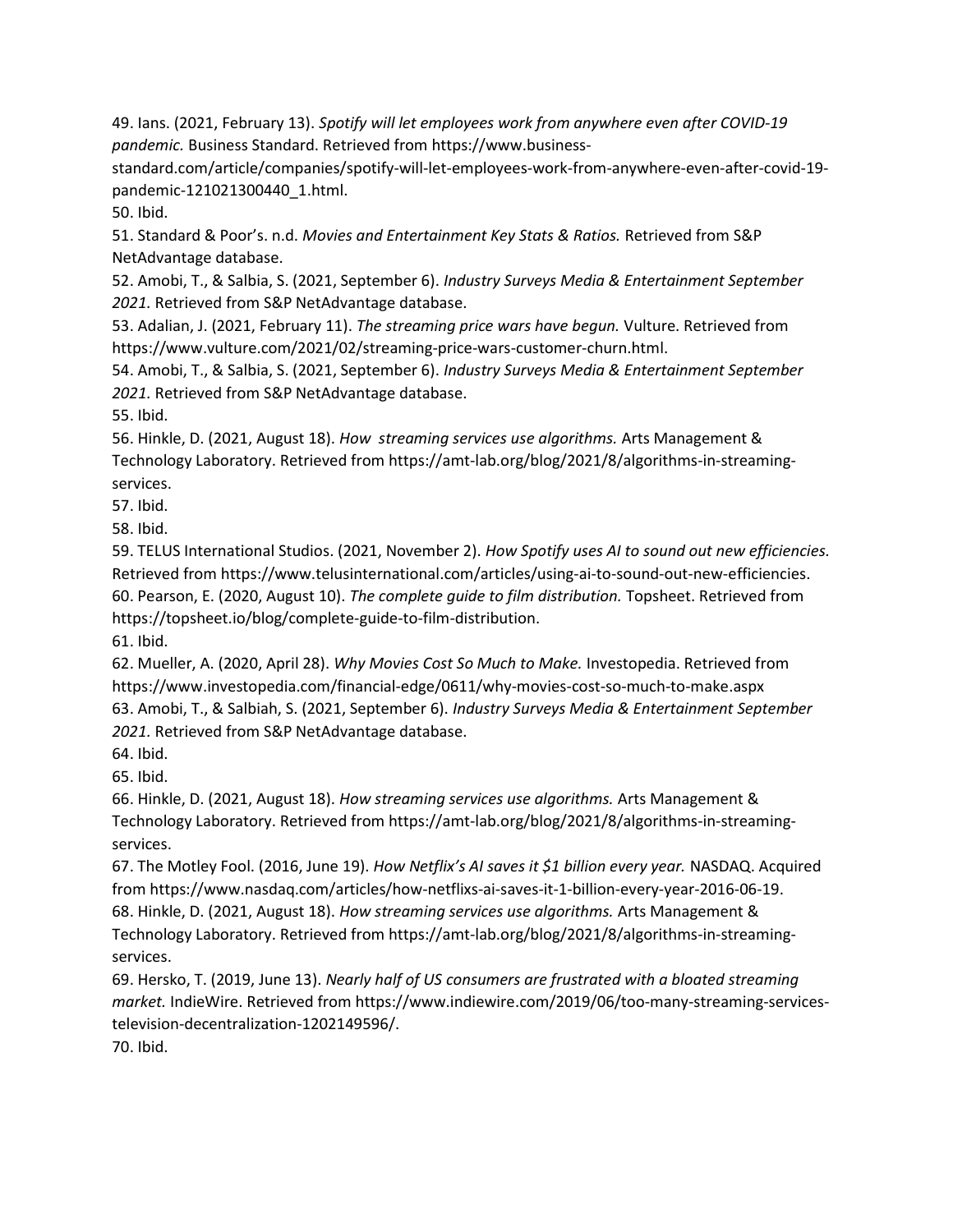71. Sperlin, N., & Hsu, T. (2021, March 23). With fewer ads on streaming, brands make more movies. The New York Times. Retrieved from https://www.nytimes.com/2021/03/23/ business/media/brandedcontent-movies.html

72. Amobi, T., & Salbiah, S. (2021, September 6). Industry Surveys Media & Entertainment September 2021. Retrieved from S&P NetAdvantage database.

73. Hersko, T. (2019, June 13). Nearly half of US consumers are frustrated with a bloated streaming market. IndieWire. Retrieved from https://www.indiewire.com/2019/06/too-many-streaming-servicestelevision-decentralization-1202149596/.

74. Ibid.

75. Hill, C., Schilling, M., & Jones, G. (2020). Strategic Management: An Integrated Approach: Theory and Cases (13<sup>th</sup> ed.). Cengage.

76. Ibid.

77. Vroom, G., Bouquet, I., & Deshmane, A. (2021, October). Spotify: Face the Music (Update 2021). IESE Business School. PDF copy retrieved from Sherry Liikala for BGEN 499 capstone.

78. Ibid.

79. Ibid.

80. Aswad, J. (2021, March 18). Spotify unveils "Loud and Clear", a detailed guide to its royalty payment system. Retrieved from https://variety.com/2021/digital/news/spotify-loud-clear-guide-royaltypayment-system-1234933349/

81. Vroom, G., Bouquet, I., & Deshmane, A. (2021, October). Spotify: Face the Music (Update 2021). IESE Business School. PDF copy retrieved from Sherry Liikala for BGEN 499 capstone.

82. Ibid.

83. Ibid.

84. Ravindran, Jeevan. (2021, December 5). Spotify pulls some comedy content amid royalties dispute. CNN Business. Retrieved from https://www.cnn.com/2021/12/05/business/spotify-royalties-haddishwilliams-mulaney-comedy-streaming-dispute-scli-intl/index.html.

85. Caramanica, J. (2020, August 19). How much is an album worth in 2020: \$3.49? \$77? \$1,000? Maybe \$0. The New York Times. Retrieved from https://www.nytimes.com/2020/08/19/arts/music/albumsprice.html.

86. Bukszpan, D. (2019, September 14). Vinyl record are on track to outsell compact discs for the first time in 33 years and prices have risen 490%. CNBC. Retrieved from

https://www.cnbc.com/2019/09/14/vinyl-records-on-track-to-outsell-cds-and-prices-have-risen-490percent.html.

87. Ibid.

88. BBC Newsbeat. (2018, March 1). How Spotify came to be worth billions. BBC News. Retrieved from https://www.bbc.com/news/newsbeat-43240886.

89. Hill, C., Schilling, M., & Jones, G. (2020). Strategic Management: An Integrated Approach: Theory and Cases (13<sup>th</sup> ed.). Cengage.

90. Ibid.

91. Ibid.

92. Ibid.

93. Finbox. (n.d.). Explore fundamental data for Spotify Technology S.A. (SPOT). Retrieved from https://finbox.com/NYSE:SPOT/explorer.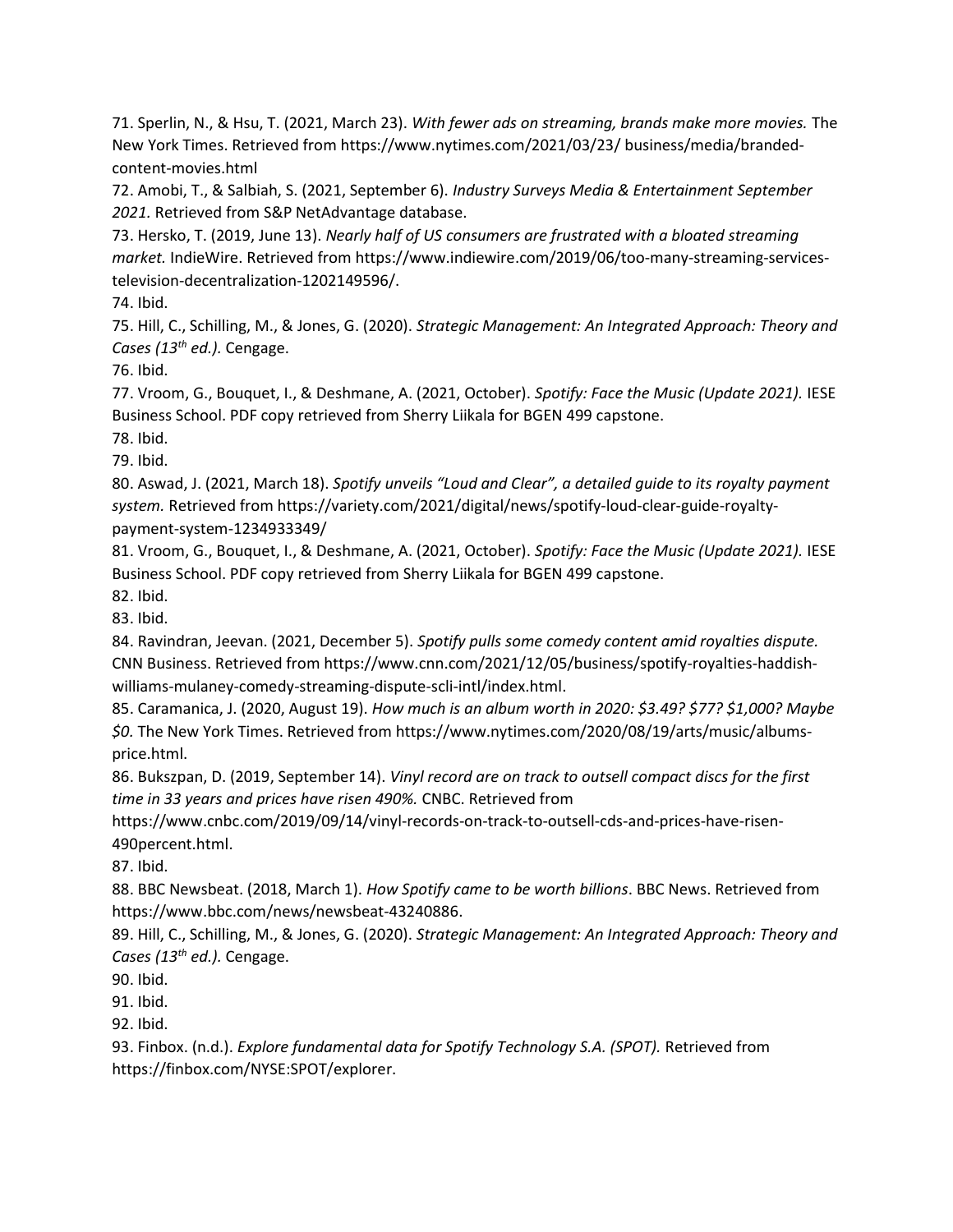94. Bloomenthal, A. (2021, March 19). Gross Profit Margin. Investopedia. Retrieved from https://www.investopedia.com/terms/g/gross\_profit\_margin.asp.

95. Finbox. (n.d.). Explore fundamental data for Netflix, Inc. (NFLX). Retrieved from https://finbox.com/NASDAQGS:NFLX/explorer.

96. Finbox. (n.d.). Explore fundamental data for The Walt Disney Company (DIS). Retrieved from https://finbox.com/NYSE:DIS/explorer.

97. Finbox. (n.d.). Explore fundamental data for Vivendi SE (VVU). Retrieved from https://finbox.com/DB:VVU/explorer.

98. Aswad, J. (2021, March 18). Spotify unveils "Loud and Clear", a detailed guide to its royalty payment system. Retrieved from https://variety.com/2021/digital/news/spotify-loud-clear-guide-royaltypayment-system-1234933349/

99. Spotify. (2021, February 3). Spotify Technology S.A. Announces Financial Results for Fourth Quarter 2020. Retrieved from https://investors.spotify.com/financials/press-release-details/2021/Spotify-Technology-S.A.-Announces-Financial-Results-for-Fourth-Quarter-2020/default.aspx.

100. Novet, J. 2018, March 20). Spotify will spend nearly \$450 million on Google's cloud over 3 years. CNBC. Retrieved from https://www.cnbc.com/2018/03/20/spotify-will-spend-nearly-450-million-ongoogle-cloud-over-3-years.html.

101. Hill, C., Schilling, M., & Jones, G. (2020). Strategic Management: An Integrated Approach: Theory and Cases (13<sup>th</sup> ed.). Cengage.

102. Ibid.

103. Spotify. (n.d.). Research Areas: Human-Computer Interaction. Retrieved from https://research.atspotify.com/human-computer-interaction/.

104. Thorn, J., Nazarian, A., Brillman, R., Cramer, H., & Mennicken, S. (2020, October). "Play Music": User Motivations and Expectations for Non-specific Voice Queries. Spotify. Retrieved from

https://research.atspotify.com/publications/play-music-user-motivations-and-expectations-for-nonspecific-voice-queries/.

105. Mehrotra, R. (2021, October 26). Algorithmic Balancing of Familiarity, Similarity, & Discovery in Music Recommendation. Spotify. Retrieved from

https://research.atspotify.com/publications/algorithmic-balancing-of-familiarity-similarity-discovery-inmusic-recommendations/.

106. Aswad, J. (2021, March 18). Spotify unveils "Loud and Clear", a detailed guide to its royalty payment system. Retrieved from https://variety.com/2021/digital/news/spotify-loud-clear-guide-royaltypayment-system-1234933349/

107. Vroom, G., Bouquet, I., & Deshmane, A. (2021, October). Spotify: Face the Music (Update 2021). IESE Business School. PDF copy retrieved from Sherry Liikala for BGEN 499 capstone.

108. Google Cloud. (n.d.). Spotify: The future of audio. Putting data to work, one listener at a time. Retrieved from https://cloud.google.com/customers/spotify.

109. Ibid.

110. Associated Press. (2021, December 7). Amazon Web Services outage impacts Google, Venmo, DoorDash, Spotify, multiple banks. USA Today. Retrieved from

https://www.usatoday.com/story/tech/2021/12/07/amazon-web-services-outage-impacts-googlefidelity-capital-one/6419782001/.

111. Ibid.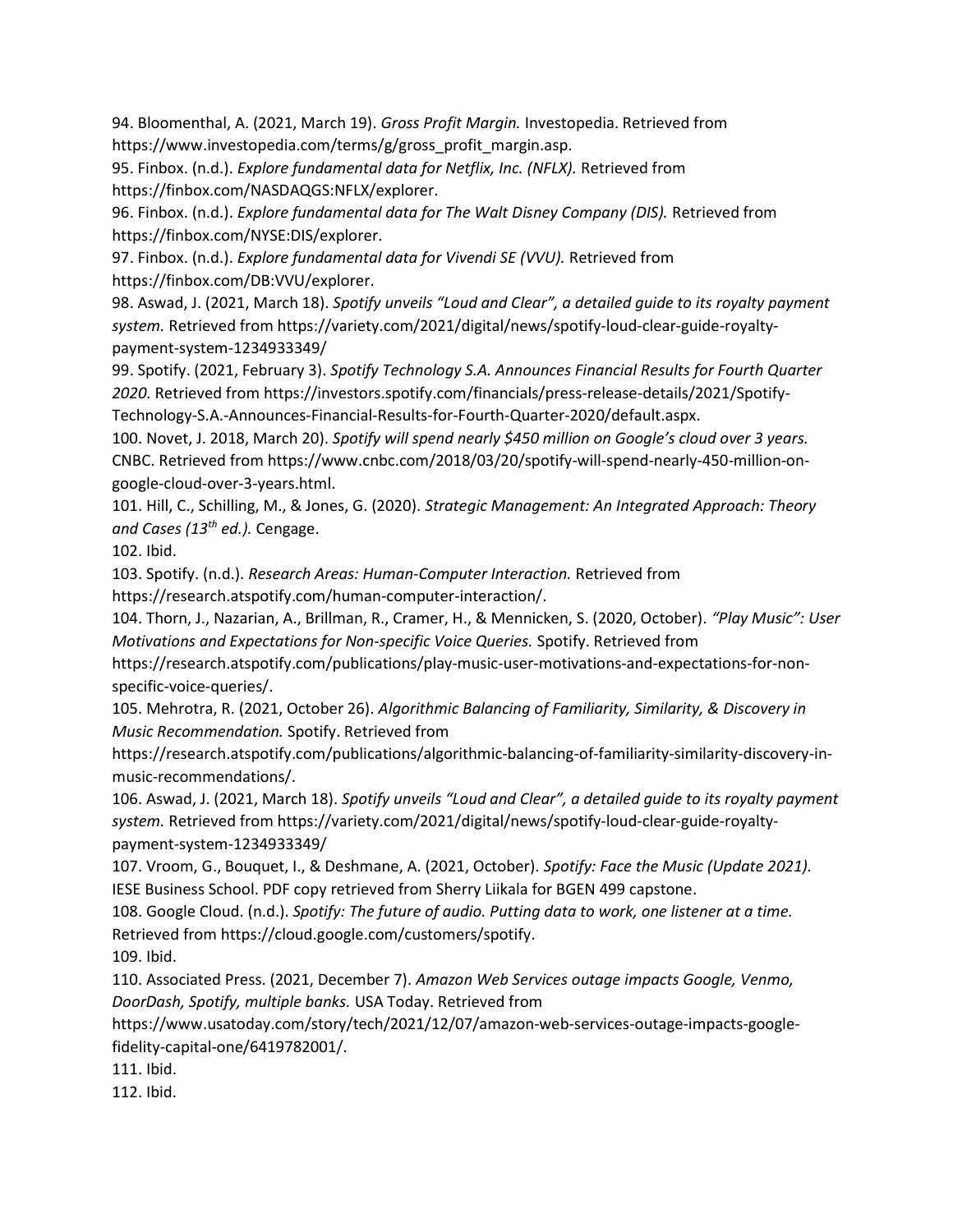113. Cramer, Maria. (2020, May 20). Joe Rogan strikes an exclusive, multiyear deal with Spotify. The New York Times. Retrieved from https://www.nytimes.com/2020/05/20/business/media/joe-rogan-spotifycontract.html.

114. Ibid.

115. Ibid.

116. Ibid.

117. Morgan, Pete. (2020, December 22). Spotify Wrapped: A best in class marketing campaign. Metia. Retrieved from https://metia.com/blog/spotify-wrapped-a-best-in-class-marketing-campaign/.

118. Ibid.

119. Ibid.

120. Ibid.

121. Customer Guru. (n.d.). Spotify Net Promoter Score 2021 Benchmarks. Retrieved from https://customer.guru/net-promoter-score/spotify.

122. Ibid.

123. Spotify. (n.d.). Contact us. Retrieved from https://support.spotify.com/us/article/contact-us/.

124. Spotify. (2021, February 3). Spotify Technology S.A. Announces Financial Results for Fourth Quarter 2020. Retrieved from https://investors.spotify.com/financials/press-release-details/2021/Spotify-

Technology-S.A.-Announces-Financial-Results-for-Fourth-Quarter-2020/default.aspx.

125. Spotify. (n.d.). Research Areas: Spotify Research. Retrieved from

https://research.atspotify.com/research-areas/.

126. Spotify. (2021, February 22). Spotify's Anchor innovations are bringing the future of audio to the present. Retrieved from https://newsroom.spotify.com/2021-02-22/spotifys-anchor-innovations-arebringing-the-future-of-audio-to-the-present/.

127. Ibid.

128. Ibid.

129. AI Data. (2021, November 2). How Spotify uses AI to sound out new efficiencies. Telus International. Retrieved from https://www.telusinternational.com/articles/using-ai-to-sound-out-new-efficiencies.

130. Ibid.

131. Ibid.

132. Ibid.

133. Ibid.

134. Ibid.

135. AI TechPark. (2021, April 15). How does AI help Spotify in picking up your next tune? Retrieved from https://ai-techpark.com/how-does-ai-help-spotify-in-picking-up-your-next-tune/.

136. Ibid.

137. Ibid.

138. Ibid.

139. Spotify. (n.d.). Contact us. Retrieved from https://support.spotify.com/us/article/contact-us/.

140. Gingiss, D. (2016, May 11). Spotify is hitting all the right notes in social customer service.

SocialMediaToday. Retrieved from https://www.socialmediatoday.com/special-columns/spotify-hittingall-right-notes-social-customer-service.

141. Ibid.

142. Ibid.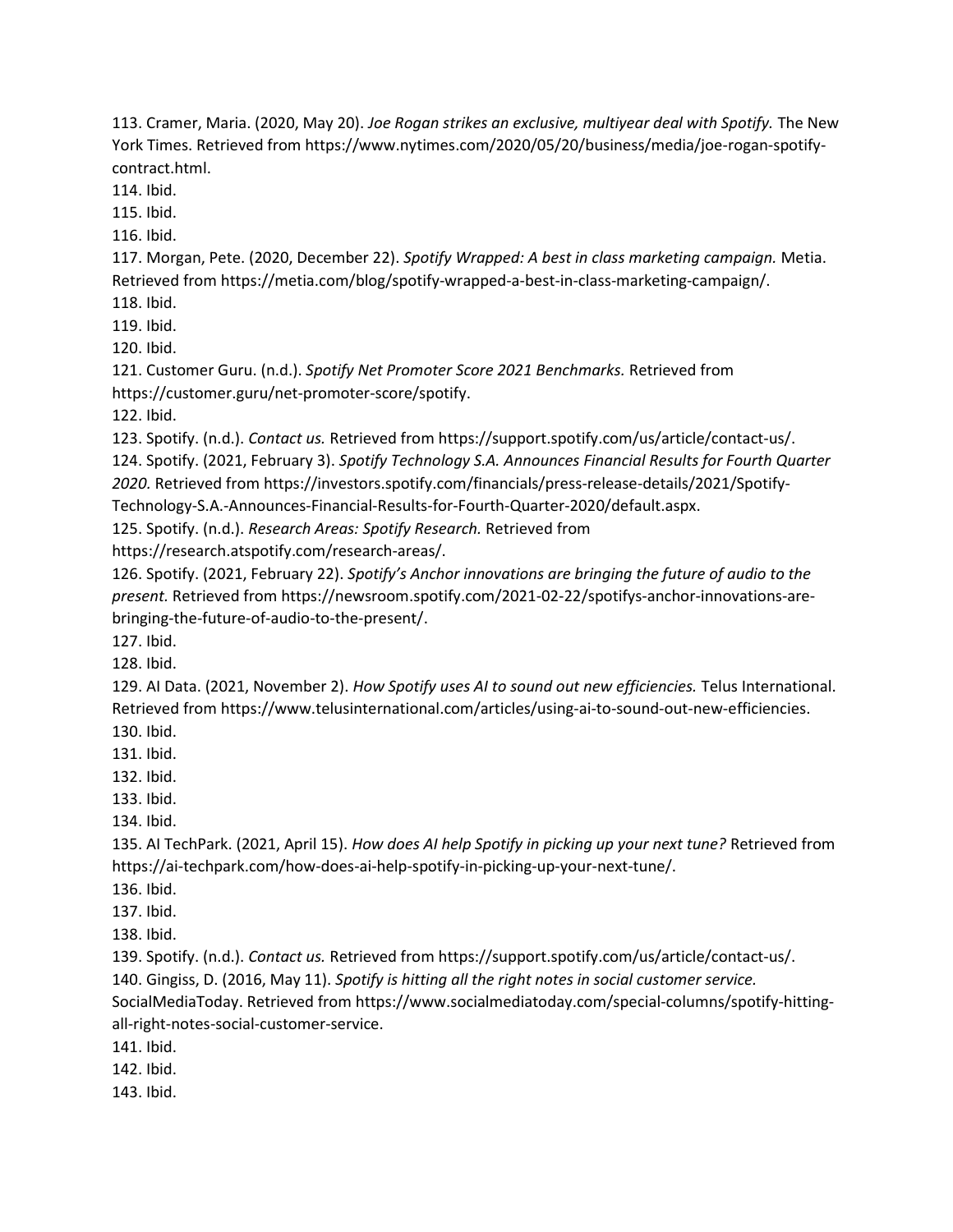144. Customer Guru. (n.d.). Spotify Net Promoter Score 2021 Benchmarks. Retrieved from https://customer.guru/net-promoter-score/spotify.

145. Spotify. (n.d.). Contact us. Retrieved from https://support.spotify.com/us/article/contact-us/. 146. Hill, C., Schilling, M., & Jones, G. (2020). Strategic Management: An Integrated Approach: Theory and Cases (13<sup>th</sup> ed.). Cengage.

147. Ibid.

148. Ibid.

149. Ibid.

150. Finbox. (n.d.). Explore fundamental data for Spotify Technology S.A. (SPOT). Retrieved from https://finbox.com/NYSE:SPOT/explorer.

151. Ibid.

152. Ibid.

153. Hargrave, M. (2021, April 8). Return on Assets (ROA). Investopedia. Retrieved from https://www.investopedia.com/terms/r/returnonassets.asp.

154. Ibid.

155. Finbox. (n.d.). Explore fundamental data for Spotify Technology S.A. (SPOT). Retrieved from https://finbox.com/NYSE:SPOT/explorer.

156. McClure, B. (2021, April 7). How Return on Equity can help uncover profitable stocks. Investopedia. Retrieved from https://www.investopedia.com/articles/fundamental/03/100103.asp.

157. Ibid.

158. Finbox. (n.d.). Explore fundamental data for Spotify Technology S.A. (SPOT). Retrieved from https://finbox.com/NYSE:SPOT/explorer.

159. Fernando, J. (2021, October 20). Cost of Goods Sold. Investopedia. Retrieved from https://www.investopedia.com/terms/c/cogs.asp.

160. Ibid.

161. Finbox. (n.d.). Explore fundamental data for Spotify Technology S.A. (SPOT). Retrieved from https://finbox.com/NYSE:SPOT/explorer.

162. Standard & Poor's. (n.d.). Movies and Entertainment Key Stats & Ratios. Retrieved from S&P NetAdvantage database.

163. Hill, C., Schilling, M., & Jones, G. (2020). Strategic Management: An Integrated Approach: Theory and Cases (13<sup>th</sup> ed.). Cengage.

164. Finbox. (n.d.). Explore fundamental data for Spotify Technology S.A. (SPOT). Retrieved from https://finbox.com/NYSE:SPOT/explorer.

165. Finbox. (n.d.). Explore fundamental data for The Walt Disney Company (DIS). Retrieved from https://finbox.com/NYSE:DIS/explorer.

166. Finbox. (n.d.). Explore fundamental data for Netflix, Inc. (NFLX). Retrieved from

https://finbox.com/NASDAQGS:NFLX/explorer

167. Ibid.

168. Finbox. (n.d.). Explore fundamental data for Vivendi SE (VVU). Retrieved from https://finbox.com/DB:VVU/explorer

168. Finbox. (n.d.). Explore fundamental data for Spotify Technology S.A. (SPOT). Retrieved from https://finbox.com/NYSE:SPOT/explorer.

168. Finbox. (n.d.). Explore fundamental data for The Walt Disney Company (DIS). Retrieved from https://finbox.com/NYSE:DIS/explorer.